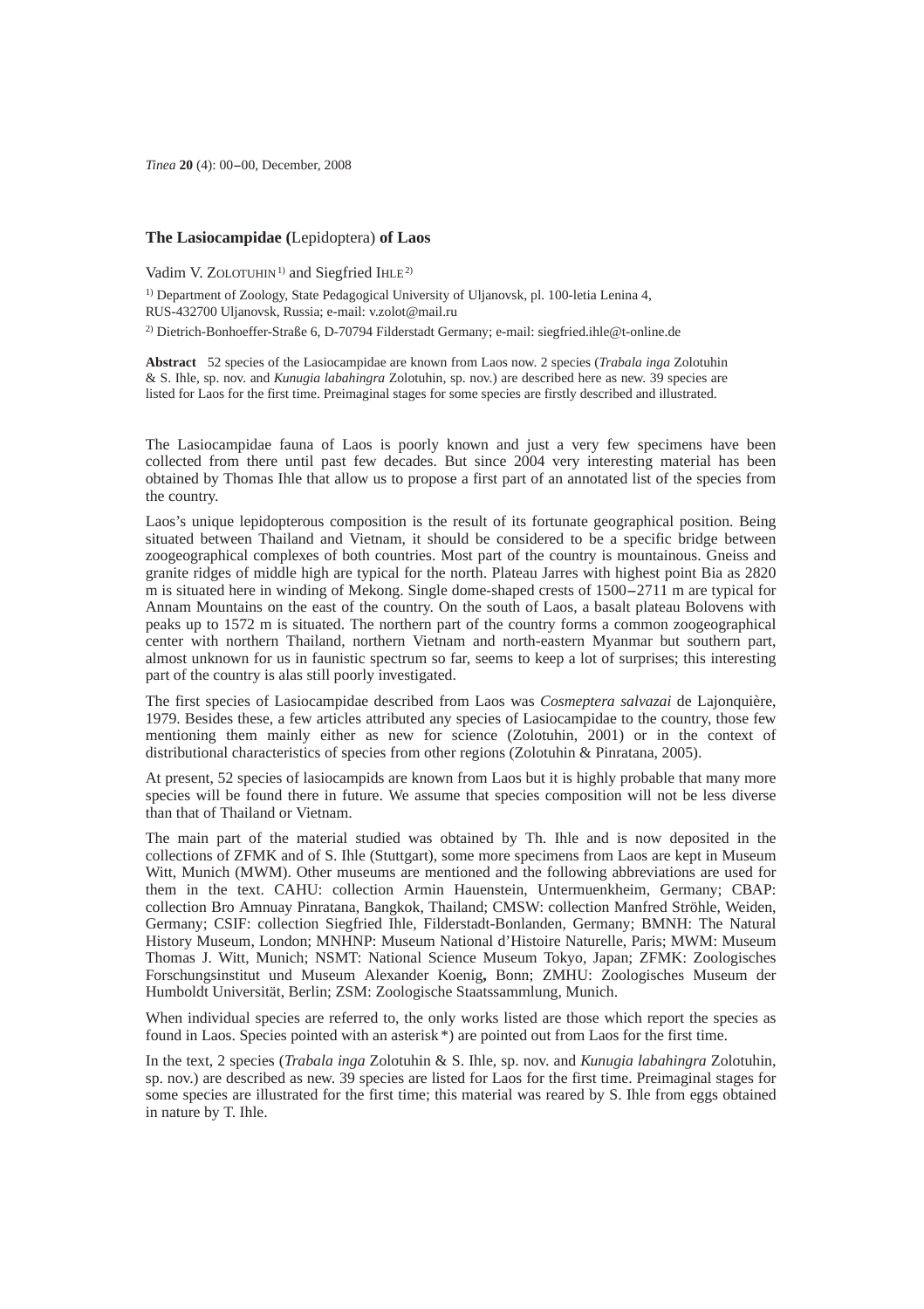#### **An annotated check-list of species**

#### **\****Cerberolebeda styx* Zolotuhin, 1995

*Cerberolebeda styx* Zolotuhin, 1995, *Tinea* **14** (3): 164, figs 11, 22. Type locality: Northern Vietnam, Mt Fan-sipan, west side, Cha-pa, 1600-1800 m. Holotype: male (MWM).

Material. 1 , Laos, Prov. Luang Prabang, Phou Khoun, 1500 m, 05.IX 2004, leg. Th. Ihle (CSIF).

Geographical range. Laos, northern Vietnam, northern Thailand, Myanmar, eastern India and southeastern China (Guangdong, Guangxi, Hainan).

Comments. A lot of eggs were obtained by V. Zolotuhin from native females in Northern Vietnam (Fig. 1). The eggs are quite unusual for lasiocampids being almost spherical, lacking any pattern. Chorion is yellowish cream with distinct pearl shining. Caterpillars hatched reject all given native plants as a food; therefore it is assumed they are mono- or oligophagous on some special hosts.

## *Euthrix laeta* (Walker, 1855)

*Amydona laeta* Walker, 1855, *List Spec. Lepid. Colln Brit. Mus*. **6**: 1416. Type locality: [northern India] Assam. Lectotype: female (BMNH).

# *Euthrix laeta austrina* (de Lajonquière, 1978)

*Philudoria laeta austrina* de Lajonquière, 1978, *Annls Soc. ent. Fr.* **14** (3): 396, pl. 1 N, figs 11, 32. Type locality: Sumatra, Lebong Tandal. Holotype: male (BMNH).

References. Zolotuhin & Pinratana, 2005: 26.

Material. 1 , Prov. Louang Phrabang, Sala Pac Thu, 50 km N Phou Khoun, 1300 m, 25-29. VIII 2004, leg. Th. Ihle (ZFMK); 6 , Prov. Louang Phrabang, Ban Viang Kham, 15 km S Phou Khoun, 950 m, late XI 2003, leg. Th. Ihle (ZFMK); 2 , the same locality, late II 2004, leg. Th. Ihle (ZFMK); 1 , the same locality, late III 2004, leg. Th. Ihle (ZFMK); 7 1 , Ban Viang Kham,15 km südl. Phou Khoun, 950 m, leg. Th. Ihle (CSIF);1 , Prov. Xiang Khoang, Ban Nammadao, 30 km SE Phou Khoun, 1200 m, mid VII 2004, leg. Th. Ihle (ZFMK).

Geographical range*.* In some separate subspecies from Russian Far East, Korea and Japan over China, Nepal, Myanmar, Thailand and Vietnam to India, Sri Lanka, Laos, Peninsular Malaysia, Sumatra, Borneo, Philippines (Palawan, Balabac) and Java.

#### *\*Euthrix fox* Zolotuhin & Witt, 2000

*Euthrix fox* Zolotuhin & Witt, 2000, *Entomofauna* Suppl. **11** (3): 34, pl. 1, figs 6, 7; fig. 1. Type locality: Northern Vietnam, Mt. Fan-si-pan, Cha pa, 2400 m, 22º15*'* N, 103º46*'*E. Holotype: male (MWM).

References. Zolotuhin & Pinratana, 2005: 27.

Material. 1 , Laos, Luang Prabang, VII 1996 (CMSW).

Geographical range. Vietnam, northern Thailand, southern China (Sichuan), Laos.

#### *Euthrix isocyma* (Hampson, 1892)

*Odonestis isocyma* Hampson, 1892, *Fauna Br. India incl. Ceylon and Myanmar, Moths* **1**: 427. Type locality: Assam, Naga Hills, 5500-7000 ft. Holotype: male (BMNH).

References. Zolotuhin & Pinratana, 2005: 28.

Material. 4 , Laos, Ban Viang Kham, 15 km S Phou Khoun, 950 m, XI 2003, leg. Th. Ihle (CSIF); 1 , the same data (ZFMK); 1 , Laos, Ban Dan Sawan, Prov. Vientane, 320 m, 29.V 2003, leg. Th. Ihle (CSIF); 4 , Prov. Louang Prabang, Ban Viang Kham, 15 km S Phou Khoun, 950 m, late XI 2003, leg. Th. Ihle (ZFMK).

Geographical range. Northern India, southern and central China, Myanmar, Vietnam, Thailand, Laos.

#### *\*Euthrix inobtrusa* (Walker, 1862)

*Lasiocampa inobtrusa* Walker, 1862, *Trans. ent. Soc. Lond.* **1**: 85. Type locality: "Hindostan". Holotype: male (coll. Oxford University).

Material. 2 , Laos, Phou Fa, Pongsali,1650 m, 21.X 2005, leg. Th. Ihle (CSIF).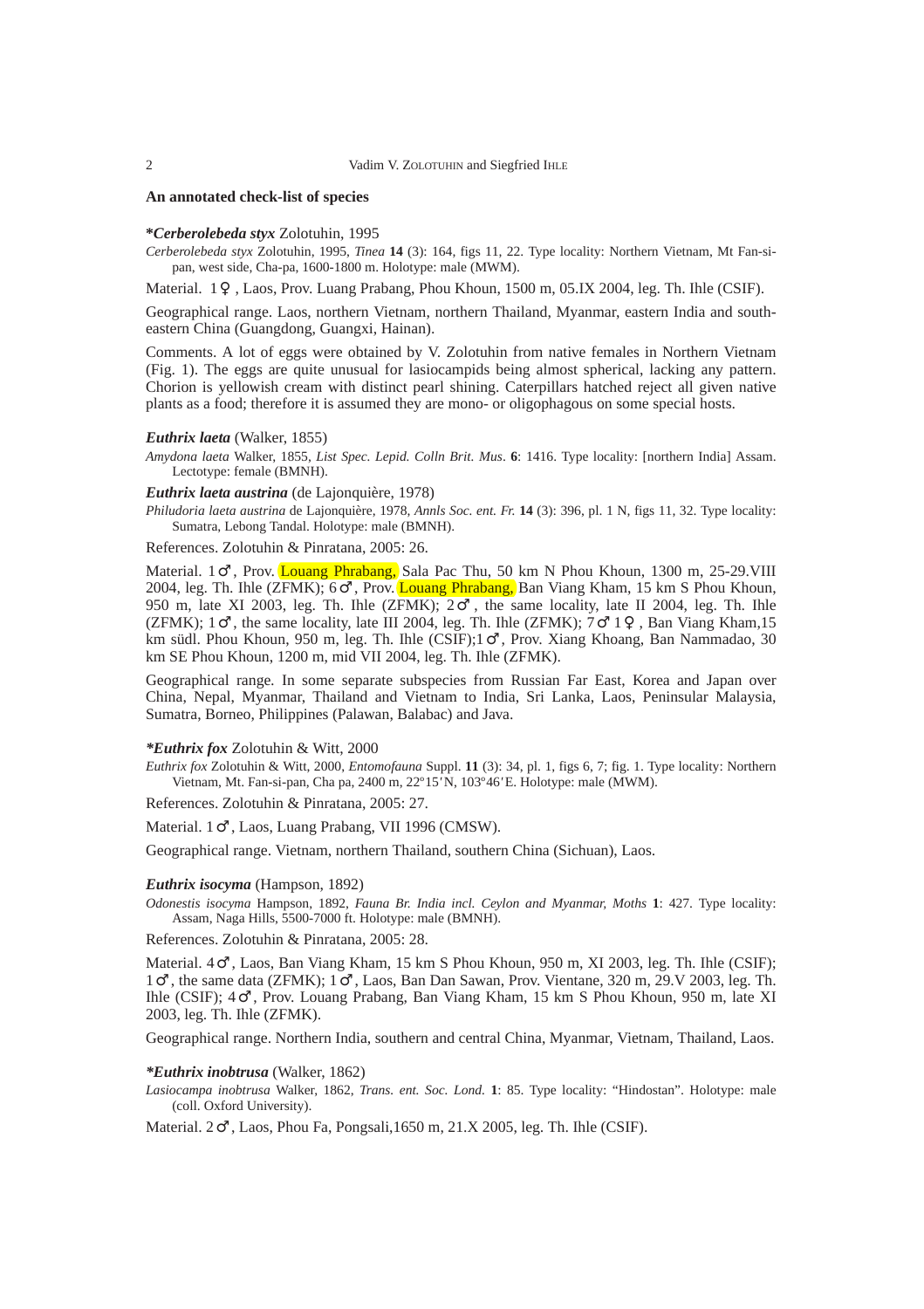Geographical range. Northern India, Nepal, central and southern China, Bhutan, Thailand, Laos, Vietnam, Peninsular Malaysia, Sumatra.

#### *Euthrix lao* Zolotuhin, 2001

*Euthrix lao* Zolotuhin, 2001, *Atalanta* **32** (3/4): 459, fig. 4; colour plate XXII, fig. 7. Type locality: Laos, Luang Prabang. Holotype: male (CMSW).

Material. 2 , holo- and paratype, Laos, Luang Prabang, VII 1996 (CMSW).

Geographical range. Only known from the type locality so far.

#### *Cosmeptera salvazai* de Lajonquière, 1979

*Cosmeptera salvazai* Lajonquière, 1979, *Bull. Soc. ent. Fr.* **84**: 14, pl. 1D, fig. 4. Type locality: Laos, Phong Sali. Holotype: male (Cornell University, New York).

References. Zolotuhin & Pinratana, 2005: 35.

Material. 1 , holotype, Laos, Phong Sali (coll. Cornell University, New York).

Geographical range*.* Laos and northern Thailand.

# *\*Eteinopla signata* (Moore, 1879)

*Odonestis signata* Moore, 1879, in Hewitson & Moore, *Descr. new Indian lepid. Insects Colln late Mr W. S. Atkinson* (1): 76. Type locality: India, Darjeeling. Lectotype: male (ZMHU).

Material. 6 , Nothern Laos, Phu Fa, Pongsali-City, 1650 m, 10.X 2004, leg. Th. Ihle (CSIF); 1 Prov. Phu Fa, Phongsali City, 21º44*'* N, 102º11*'*E, 1650 m, 10-18.XII 2004, leg. Th. Ihle (ZFMK); 1

, Prov. Louang Phrabang, Sala Pac Thu, 50 km N Phou Khoun, 1300 m, 25-29.VIII 2004, leg. Th. Ihle (ZFMK); 1 , Prov. Louang Phrabang, Ban Viang Kham, 15 km S Phou Khoun, 950 m, late XI 2003, leg. Th. Ihle (ZFMK); 1 , the same locality, late II 2004, leg. Th. Ihle (ZFMK).

Geographical range*.* Northern India, Nepal, southern China, Myanmar, Thailand, Laos, Vietnam and Peninsular Malaysia.

#### *\*Micropacha zojka* Zolotuhin, 2000

*Micropacha zojka* Zolotuhin, 2000, *Tinea* **16**: 156, figs 7, 8, 14, 15. Type locality: Northern Vietnam, Mal-chau, 25 km SE Moc-chau, 1400 m, 20º50*'* N, 104º40*'*E. Holotype: male (MWM).

Material. 1 , Prov. Louang Prabang, Ban Viang Kham, 15 km S Phou Khoun, 950 m, late II 2004, leg. Th. Ihle (ZFMK).

Geographical range*.* North-eastern India (Assam), southern China (Yunnan), Myanmar, Thailand, Laos, Vietnam and Peninsular Malaysia.

## *\*Trabala vishnou* (Lefebvre, 1827)

*Gastropacha vishnou* Lefebvre, 1827, *Zool*. *J*. (3): 207. Type locality: [India] Madras. Types: females (not found).

Material. 6 4 , Nothern Laos, Phu Fa, Pongsali-City, 1650 m, 10.X 2004, leg. Th. Ihle (CSIF, GU 2005-01 and 2005-04); 1 , Laos, Prov. Luang Phrabang, Phou Khoun,1500 m, 05.VII 2004 (CSIF); 3 1 , Prov. Vientiane, Ban Viang Kham, 15 km S Phou Khoun, 950 m, mid VIII 2004, leg. Th. Ihle (ZFMK); 4 , Prov. Louang Prabang, Ban Viang Kham, 15 km S Phou Khoun, 950 m, late XI 2003, leg. Th. Ihle (ZFMK).

Geographical range*.* North-eastern Pakistan, India, Nepal, Myanmar, China, Cambodia, Thailand, Laos, Vietnam and Malaysia; Sri Lanka (ssp. *singhala* Roepke); Taiwan (ssp. *guttata* Mats.).

#### *\*Trabala pallida* (Walker, 1855)

*Amydona pallida* Walker, 1855, *List Spec. lepid. Insects Colln Br. Mus*. 6: 1417. Type locality: Java. Lectotype: male (BMNH).

Material. 1 4 , Prov. Louang Prabang, Ban Viang Kham, 15 km S Phou Khoun, 950 m, late III 2004, leg. Th. Ihle (ZFMK).

Geographical range*.* India (with southern parts), Andaman Is., southern China, Myanmar, Thailand,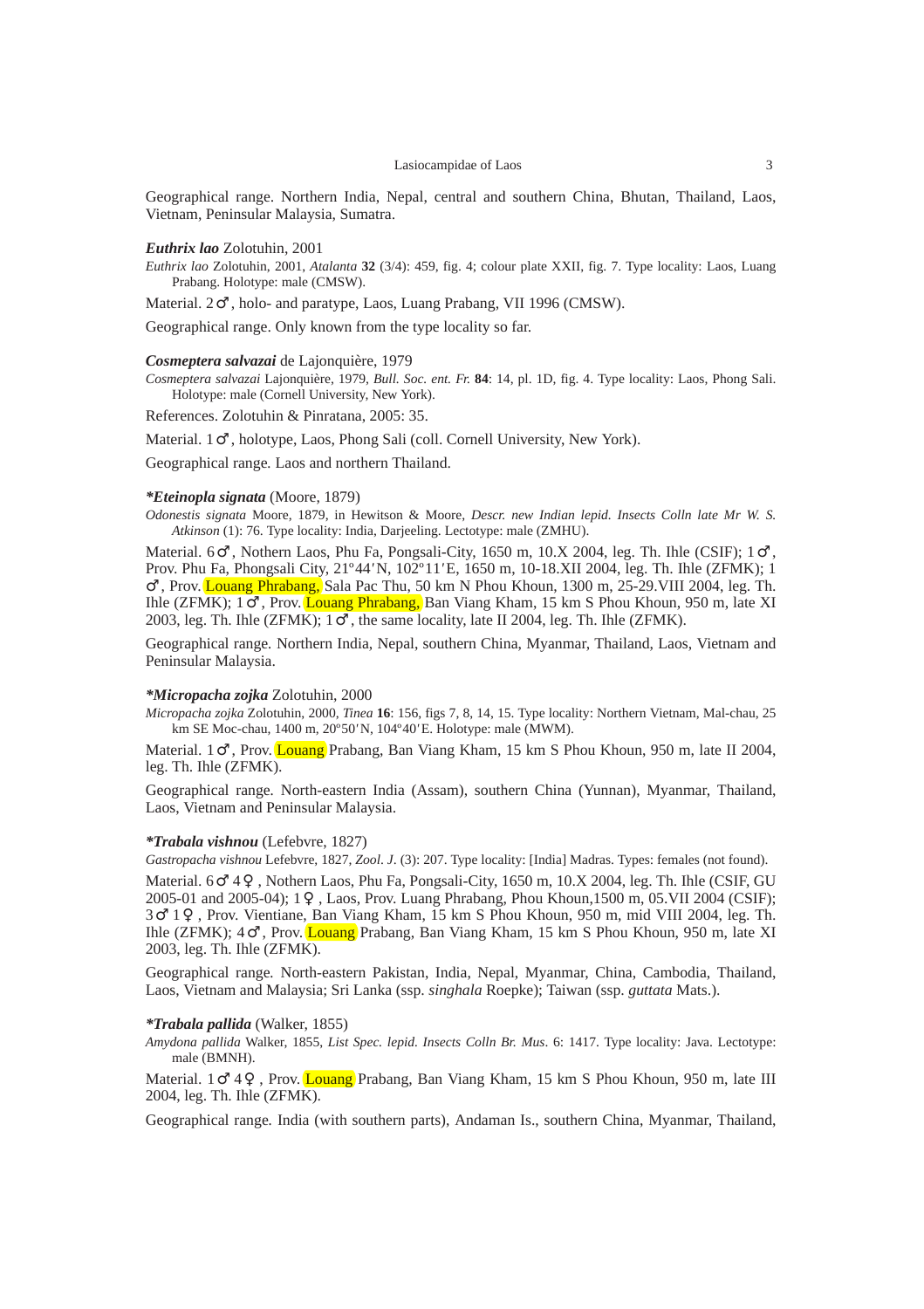

Fig. 1. *Cerberolebeda styx* Zolt., eggs, Vietnam, Fan-si-Pan Mts, Sa-Pa env. Figs 2-5. *Dendrolimus grisea* (Moore), Laos, Phou Fa, Phôngsali, 1650 m. 2-3: mature larvae; 4: cocoon; 5: mating. Figs 6-7. *Kunugia ampla (*Walker), Laos, Phou Fa, Phôngsali, 1650 m. 6: L4 larva; 7: mature larva. Figs 8-13. *Kunugia florimaculata* (Tsai & Hou), Laos, Phou Fa, Phôngsali, 1650 m. 8: eggs; 9: L1 larva; 10: L2 larva; 11-12: mature larva; 13: mating.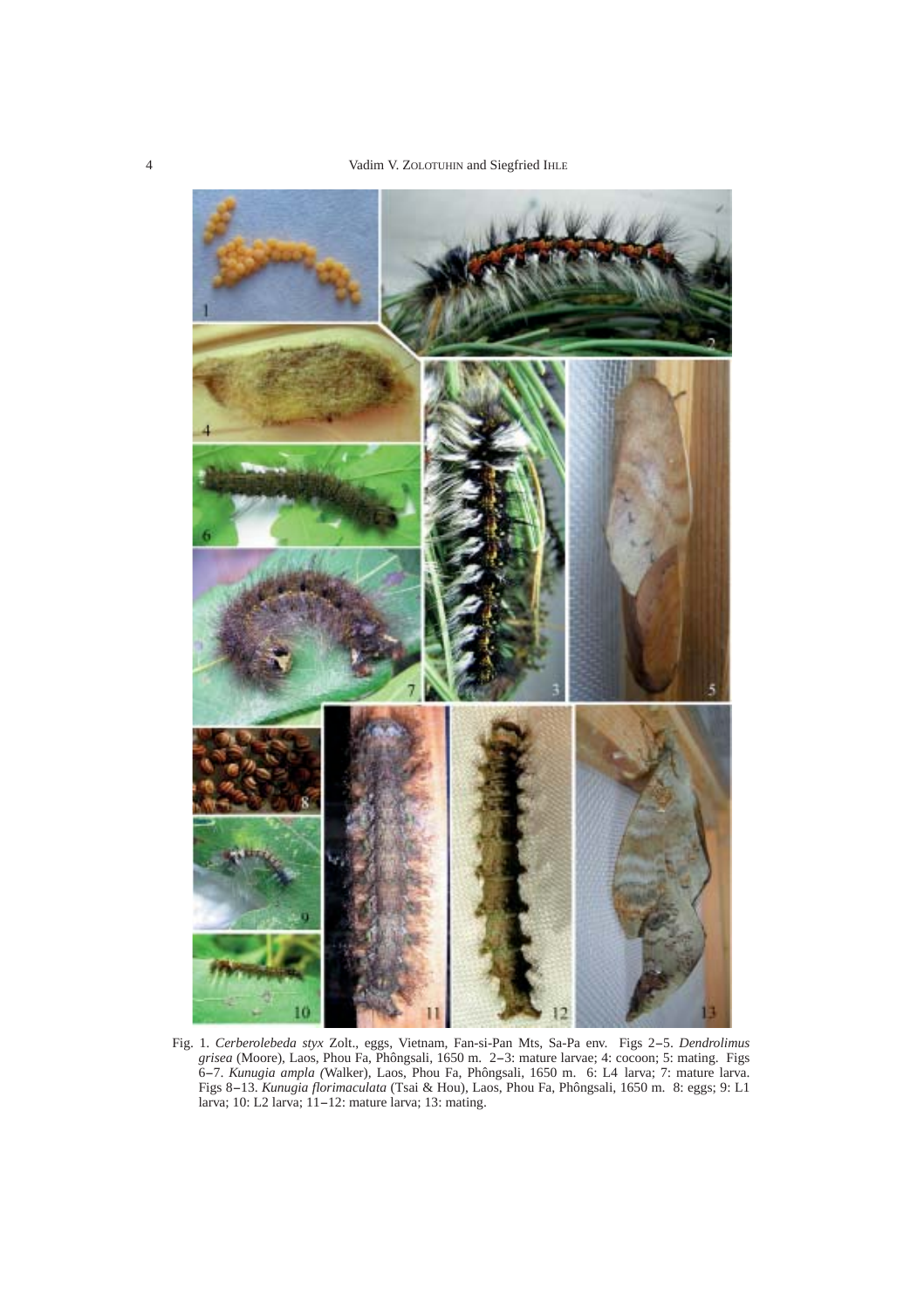Lasiocampidae of Laos 5



Figs 14-17. *Kunugia falco* Zolt., Laos, Phou Fa, Phôngsali, 1650 m. 14: L4 larva; 15-16: mature larvae; 17: female in resting position. Figs 18-22. *Streblote igniflua* (Moore), Laos, Phou Fa, Phôngsali, 1650 m. 18: L1 larvae; 19: L3 larva; 20: mature larva; 21: cocoon; 22: mating. Figs 23-25. *Pyrosis rotundipennis* (de Joannis), Laos, Phou Fa, Phôngsali, 1650 m. 23: L1 larvae; 24-25: mature larvae. Figs 26-28. *Gastropacha pardale sinensis* Tams, Laos, Phou Fa, Phôngsali, 1650 m. 26-27: mature larva; 28: male in resting position. Figs 29-32. *Arguda vinacea nepalina* Kishida, Northern Thailand, Chiang Mai, Doi Pha Hom Pok, Mae Ai, 2050 m. 29: L3 larva; 30-31: mature larva; 32: male in resting position.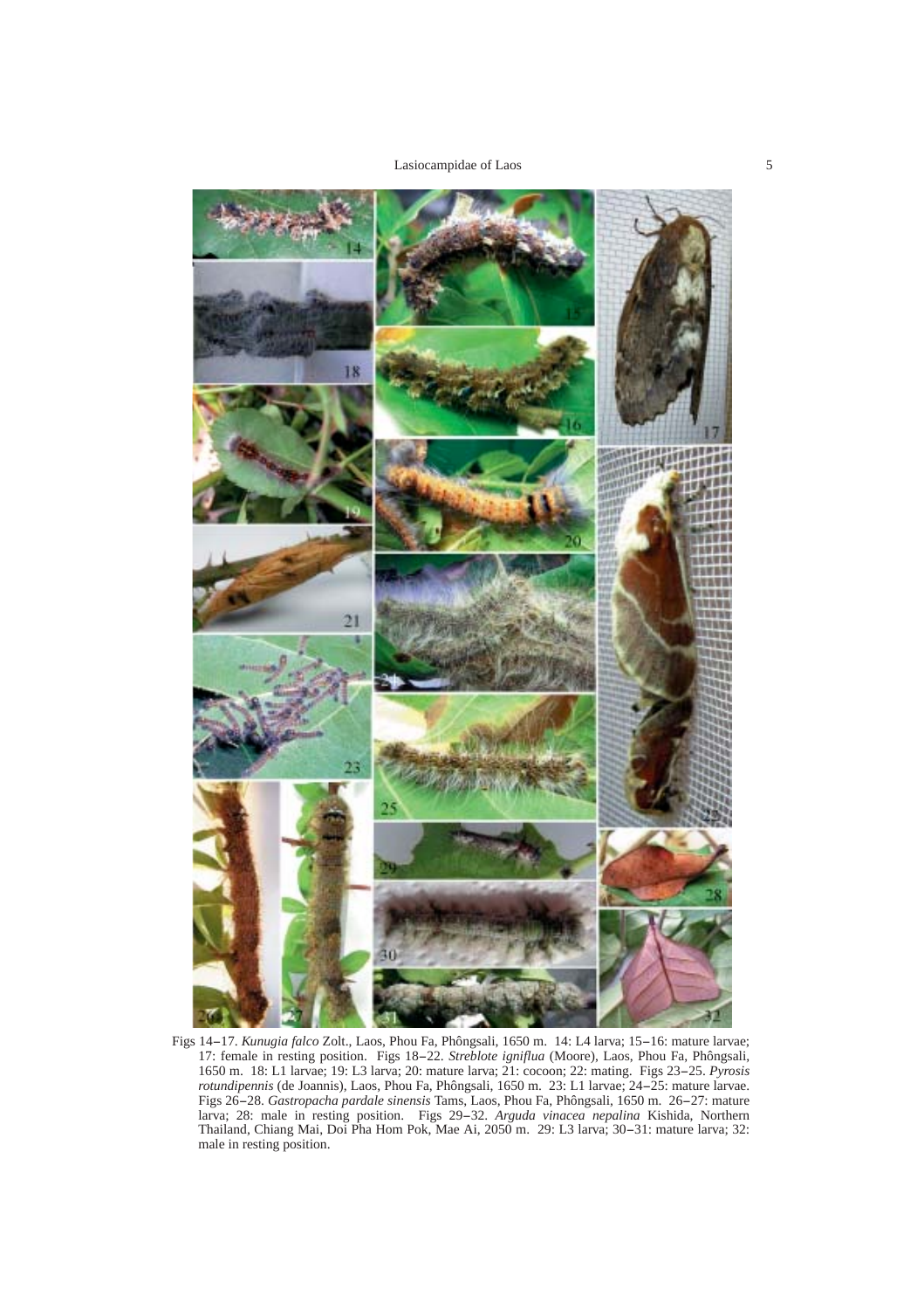Laos, Vietnam, Malaysia, Sumatra, Borneo, Java and Bali.

## *\*Trabala irrorata* Moore, 1884

*Trabala irrorata* Moore, 1884, *Trans. ent. Soc. Lond.* 1884: 375. Type locality: Java. Holotype: female (BMNH).

Material. 7 , Laos, Ban Viang Kham,15 km S Phou Khoun, 950 m, XI 2003, leg. Th. Ihle (CSIF).

Geographical range*.* Sumatra, Borneo, Malaysia, Myanmar, Thailand, Laos, Philippines (Palawan, Negros, Mindanao, Leyte), Java; Simalur (ssp. *simalura* Roepke, 1951).

#### *\*Trabala shiva* Roepke, 1951

*Trabala shiva* Roepke, 1951, *Meded. landbhoogsch. Wageningen* **50**: 120, pl. 3, fig. 8; pl. 10, fig. 8; pl. 11, fig. 8; pl. 12, fig. 7. Type locality: West Java, Goalpara. Holotype: male (coll. Wageningen).

Material. 1 , Laos, Ban Viang Kham, 15 km S Phou Khoun, 950 m, XI 2003, leg. Th. Ihle (CSIF); 1 , the same data, Ende III 2004, leg. Th. Ihle (CSIF); 1 , Laos, N:19º21,447, E:102º25,300, Ban Viang Kham, 15 km south of Phou Khoun, 950 m, 25.XII 2004 (CSIF);4 , the same locality, late XI 2003, leg. Th. Ihle (ZFMK); 5 , the same locality, late II 2004, leg. Th. Ihle (ZFMK).

Geographical range*.* Borneo, Sumatra, Java, Vietnam, Laos, Thailand.

Taxonomic remark. A female (Fig. 38) is attentively attributed to the males based on the collected material. It has wingspan 70 mm and fore wing length 38 mm. Both pairs of wings with serrate outer margin, ground colour yellowish-green with darker, grass-green shadows in basal and external fields and brownish cilia and outer part of  $R_4 - M_3$  field. Forewings with brownish, teethed medial fasciae, strongly curved basally on R-branch, dark ellipsoid discal spot with yellowish-green central eye. External fascia presents as a row of bluish-white spots corresponding well with those strokes on the wings of a male. Hindwings slightly darker, with teethed curved media and pointed external fascia. Antennae yellowish, bipectinated with short rami; thorax light green and abdomen yellowish-green. Apex of abdomen bears compact pillow of cream-yellow hair-like scales.

Shape and coloration of external fasciae (bluish-white spots in female or strokes in males - Fig. 37) are corresponding well between both sexes therefore the single female collected attributed here to the males of *shiva*. Both sexes were collected together in Ban Viang Kham.

#### *\*Trabala ganesha* Roepke, 1951

*Trabala ganesha* Roepke, 1951, *Meded. landbhoogsch. Wageningen* **50**: 119-120, pl. 1, fig.10; pl. 3, fig. 3; pl. 9,fig. 11, 12; pl. 11, fig. 3; pl. 12, fig. 3. Type locality: West Java, Perbawattee. Holotype: male (coll. Wageningen).

Material. 7 , Laos, Ban Viang Kham, 15 km S Phou Khun, 950 m, end XI 2003, leg. Th. Ihle (ZFMK); 6 , the same locality, late III 2004, leg. Th. Ihle (ZFMK); 4 , Prov. **Louang** Prabang, Sala Pac Thu, 50 km N Phou Khoun, 1300 m, 25-29.VIII 2004, leg. Th. Ihle (ZFMK).

Geographical range*.* From Sumatra, Borneo, Java, Palawan and Mindanao to Malaysia, Laos and southern Thailand.

#### *\*Trabala niphanae* Owada & Kishida, 1989

*Trabala niphanae* Owada & Kishida, 1989, *Bull. Nat. Sci. Mus. Tokyo* **15** (1): 42, figs 6, 18. Type locality: central Thailand, Kanchanaburi, Erawan.

Material. 1 , Laos, Ban Viang Kham, 15 km S Phou Khun, 950 m, end XI 2003, leg. Th. Ihle (ZFMK); 1 , Prov. Vientiane, Ban Viang Kham, 15 km S Phou Khoun, 950 m, mid VIII 2004, leg. Th. Ihle (ZFMK); 1 , Prov. Louang Prabang, Ban Viang Kham, 15 km S Phou Khoun, 950 m, late XI 2003, leg. Th. Ihle (ZFMK).

Geographical range*.* Western Thailand, northern Vietnam and Laos.

## *Trabala inga* Zolotuhin & S. Ihle, **sp. nov.**

Holotype: , Laos, Ban Viang Kham, 15 km S of Phou Khoun, 950 m, eIII 2004, leg. Th. Ihle (ZFMK). Paratypes: 4 2 , Laos, Ban Viang Kham, 15 km S of Phou Khoun, 950 m, eIII 2004,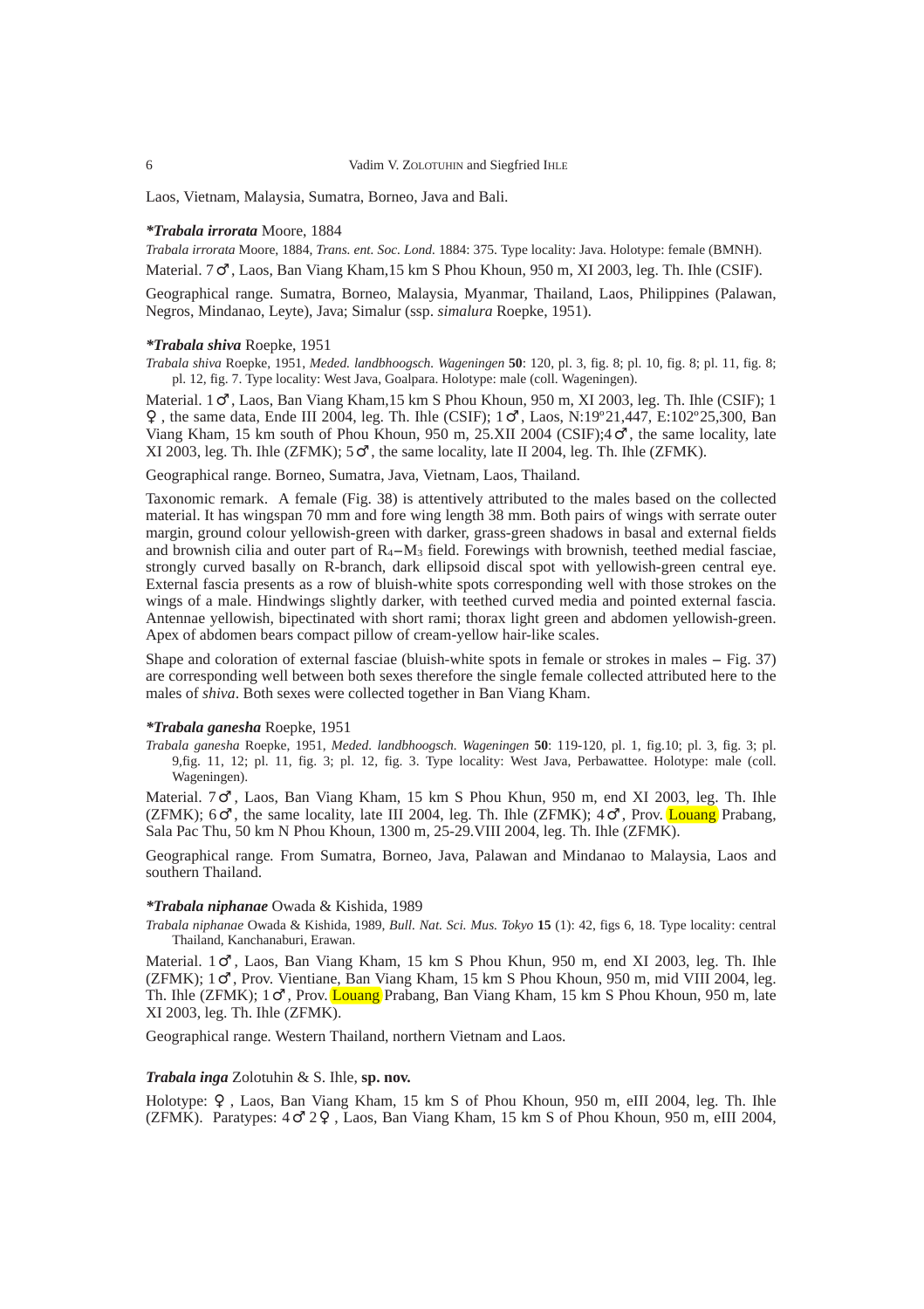leg. Th. Ihle (ZFMK); 3 , Laos, Ban Viang Kham, 15 km S of Phou Khoun, 950 m, eII 2004, leg. Th. Ihle (ZFMK); 1 , 1 , Laos, Ban Viang Kham, 15 km südl. von Phou Khoun, 950 m, Ende III 2004, leg. Th. Ihle (CSIF); 2 , Laos, Ban Viang Kham, 15 km südl. von Phou, 950 m, 20.II 2004, leg. Th. Ihle (CSIF); 9 , Laos, Ban Viang Kham, 15 km S Phou Khun, 950 m, end XI 2003, leg. Th. Ihle (ZFMK); 1 , Prov. Vientiane, Ban Viang Kham, 15 km S Phou Khoun, 950 m, mid VIII 2004, leg. Th. Ihle (ZFMK); 1 , Prov. Louang Prabang, Ban Viang Kham, 15 km S Phou Khoun, 950 m, late XI 2003, leg. Th. Ihle (ZFMK).

Male (Figs 33, 34). Wingspan 39-41 mm and fore wing length 20-21 mm. Both pairs of wings with very fine undulate outer margin, ground colour yellowish apple-green with cilia concolored. Forewings with darker brownish green smooth, weakly curved medial fasciae, more or less rounded distinct discal spot without light bordering. External fascia presents as an irregular row of darker spots. No light field surrounded medial fasciae is present. Hindwings of the same ground colour, with straight medial fasciae visible in the foreground, anal corner broadly lightened. Antennae dark yellow, bipectinated. Green colour is changed easily to yellowish during preparation.

Female (Figs 35, 36). Wingspan 70 mm and fore wing length 36-38 mm. Both pairs of wings with undulate outer margin, ground colour dark yellow with weak greenish tint to grass-green; cilia brownish in both wings. Forewings with brownish, weakly teethed medial fasciae, distinctly curved basally on R-branch, dark ellipsoid discal spot with narrow yellowish to whitish central eye. External fascia presents as an irregular row of brownish spots and outer field of margin with dense covering of brownish scales and large anal brownish spot is also typical. Hindwings slightly darker, with zigzag curved medial and brown external fascia, anal corner with admixture of brown scales. Antennae dark yellow, bipectinated with short rami; thorax dark greenish-yellow with brownish patagia and abdomen cream-yellowish. Apex of abdomen bears pillow of cream-yellow, long, protruded hair-like scales.

Male genitalia (Figs 40, 41). Tegumen with a pair of serrate appendages, with small but protruded caudal tooth. Dorsal processes of valva long, strongly curved, pointed at apex; ventral lobe rather long, of typical for the genus echinoids appearance. Aedeagus relatively short, slender, curved distally and pointed at apex.

# Female genitalia. Not studied.

Diagnosis. Female pattern and coloration make the species indistinguishable. Males are similar on some related species (*niphanae* Owada & Kishida, 1989, or *pinratanai* Zolt., 2005) and externally can be hardly separated. In male genitalia shape of tergal appendages and slender pointed aedeagus are characteristic.

Geographical range. The species is known only from Laos so far.

Etymology. The species is named after Inga Ihle, who supported her man Siegfried in many ways during his entomological research for many years.

Taxonomical remarks. A female is designated as the holotype of the species because of in the case specific belonging can be established much easier after females due unique coloration and wing pattern.

#### *\*Crinocraspeda torrida* (Moore, 1879)

*Gastropacha torrida* Moore, 1879, in Hewitson & Moore, *Descr. new Indian lepid. Insects Colln late Mr. W. S. Atkinson* (1): 76, pl. 3, fig. 19. Type locality: India, Darjeeling. Type: male (ZMHU).

Material. 3 1 , Laos, Phou Fa, Pongsali,1650 m, 25.X 2005, leg. Th. Ihle (CSIF).

Geographical range*.* Northern and central India, Myanmar, Nepal, southern China, northern Thailand, Laos, northern Vietnam.

#### *Dendrolimus grisea* (Moore, 1879)

*Chatra grisea* Moore, 1879, in Hewitson & Moore, *Descr. new Indian lepid. Insects Colln late Mr W. S. Atkinson* (1): 80. Type locality: Northern India, Khasia Hills. Lectotypus: male (BMNH).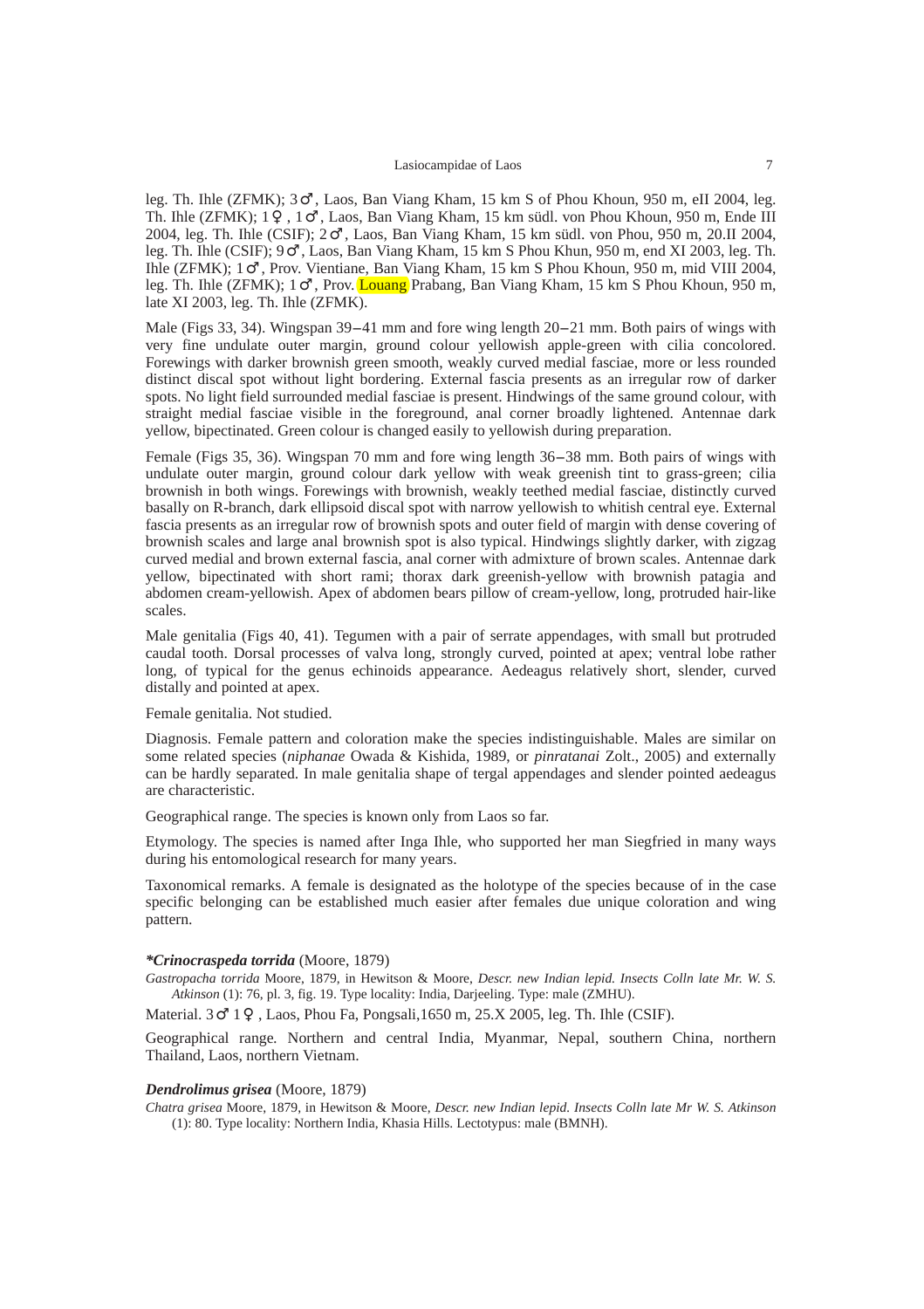

Figs 33-36. *Trabala inga* sp. nov., adults. 33: male paratype, Laos, Ban Viang Kham, 15 km S of Phou Khoun, 950 m, eIII 2004, leg. Th. Ihle (ZFMK); 34: male paratype, Laos, Ban Viang Kham, 15 km S of Phou Khoun, 950 m, eII 2004, leg. Th. Ihle (ZFMK); 35: female holotype, Laos, Ban Viang Kham, 15 km S of Phou Khoun, 950 m, eIII 2004, leg. Th. Ihle (ZFMK); 36: female paratype, Laos, Ban Viang Kham, 15 km südl. von Phou Khoun, 950 m, Ende III 2004, leg. Th. Ihle (CSIF). Figs 37-38. *Trabala shiva.* 37: male, Borneo S., Prov. Sabah, Mt. Trus Madi bei Apin Apin, 1080 m, 21.III-12.IV 2006, leg. K. Martini (MWM); 38: female, Laos, Ban Viang Kham,15 km S Phou Khoun, 950 m, Ende III 2004, leg. Th. Ihle (CSIF). Fig. 39. *Kunugia labahingra* Zolt., male holotype (CAHU). Figs 40-41. *Trabala inga* sp. nov., male genitalia, paratypes (ZFMK). Fig. 42. *Kunugia labahingra* Zolt., male genitalia of the holotype (CAHU).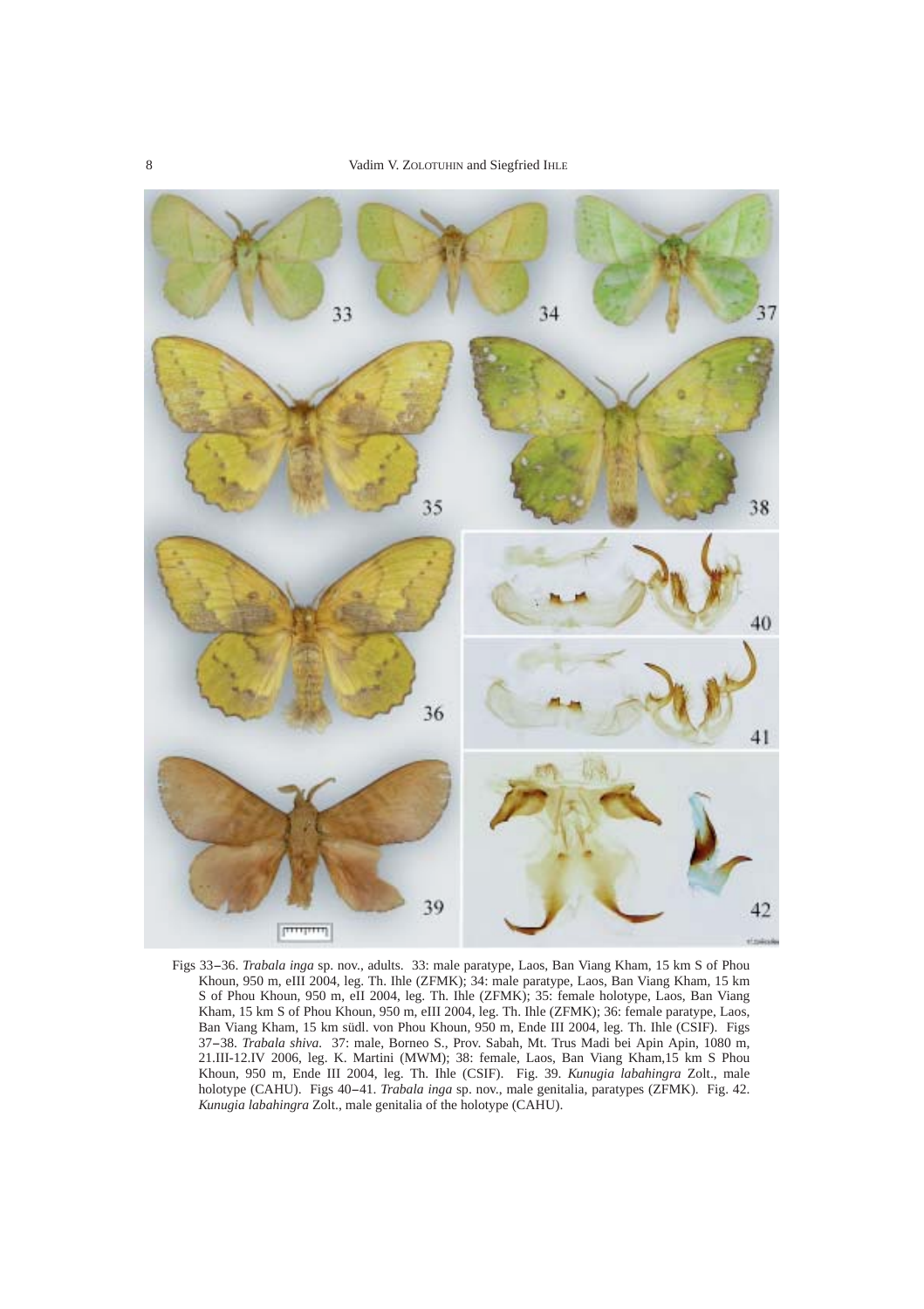References. Zolotuhin & Pinratana, 2005: 57.

Material. 6 3 , Laos, Phou Fa, Pongsali,1650 m, 25.X 2005, leg. Th. Ihle (CSIF); 2 1 , N. Laos, Xiengkhouang, 20.IX 1995 (CMSW).

Geographical range*.* Northern and north-eastern India, southern and south-eastern China, northern Thailand, northern Laos and northern Vietnam.

The species was reared by S. Ihle. On October 24th, 2005, from Laos, Phou Fa, Phôngsali, 1650m, a female together with 30 eggs was received. On October 29th, 16 little caterpillars hatched out of the eggs. They were very lively and started running around excitedly immediately after having hatched out, they began to eat only 2 days later on Pinaceae (pine). On November 12th, they moulted for the first time.

From own personal experience (S. Ihle), I know that not always all of the young caterpillars start eating, you often have to reckon with losses. But breeding usually goes on without problems after the first moulting.

The mature caterpillar (Figs 2, 3) has a length of 90 to 110 mm. The main colour is black, along the dorso-lateral stripe there is a yellowish line with red marks now and then. Along the back, on each segment, there are long, black tufts of hair standing erect, at the ventro-lateral stripe there are pure white tufts of hair sloping downwards. Between the second and third thoracic segments there are white tufts of hair which stand out in case of arousal, the head is dark, showing short, grey hair.

The caterpillars were mature after about 10 weeks, by mid January 2006, they fed almost continuously also during daytime. The cask-like, dense cocoon consists of light-yellow silk, the cocoon showing black, pricking hair all over (Fig. 4). Pupal stage lasted about 6 weeks, after hatching moths copulated that same night (Fig. 5).

# *\*Kunugia placida* (Moore, 1879)

*Lebeda placida* Moore, 1879, *Descr. new Indian lepid. insects Colln late Mr. Atkinson*: 80. Type locality: Northern India, Darjeeling. Holotype: male (BMNH).

Material. 2 2 , Laos, Prov. Vientiane, Ban Viang Khan, Phou Khoun,950 m, 5.II 2005, leg. Th. Ihle (CSIF).

Geographical range*.* India, southern China, Thailand, Laos, Vietnam, Peninsular Malaysia.

#### *\*Kunugia ampla* (Walker, 1855)

*Odenestis* [sic!] *ampla* Walker, *List Lepid. Heterocera Colln Br. Mus*. **6**: 1412. Type locality: [east Pakistan] Sylhet. Syntype: female (BMNH).

Material. 3 2 , Laos, Prov. Luang *Phrabang*, Phou Khoun, 1500 m, 5.X 2005, leg. Th. Ihle (CSIF).

Geographical range*.* India, southern China, Thailand, Laos, Vietnam, Peninsular Malaysia.

The species was reared by S. Ihle. On October 24th, 2005, from Laos, Phou Fa, Phongsali, 1650m, a female together with 20 laid eggs was received. On October 30th, only 3 little caterpillars hatched out.

The caterpillars grew very slowly; they lived hidden away and would only feed at night. During the day they used to hide in the dark at the bottom of the breeding container.

They were fed with *Quercus* (oak), they did not accept any other plants for food.

In September 2006 two caterpillars were still alive, mature, with a length of 70 mm, but they had not yet pupated, and then died.

The mature caterpillar (Figs 6, 7) has a length of 70 to 80 mm. The main colour is black-brown, the whole body showing brown and black hair, at the ends of which white hair scales can be seen.

At the spiracles there is a distinct light line. The groove of the abdominal segments stand out in velvet black, and there are shaggy blue tufts of hair. The striking head is black, and a light line can be seen in the middle of the head, the line broadening towards the mandibles. On both sides of the black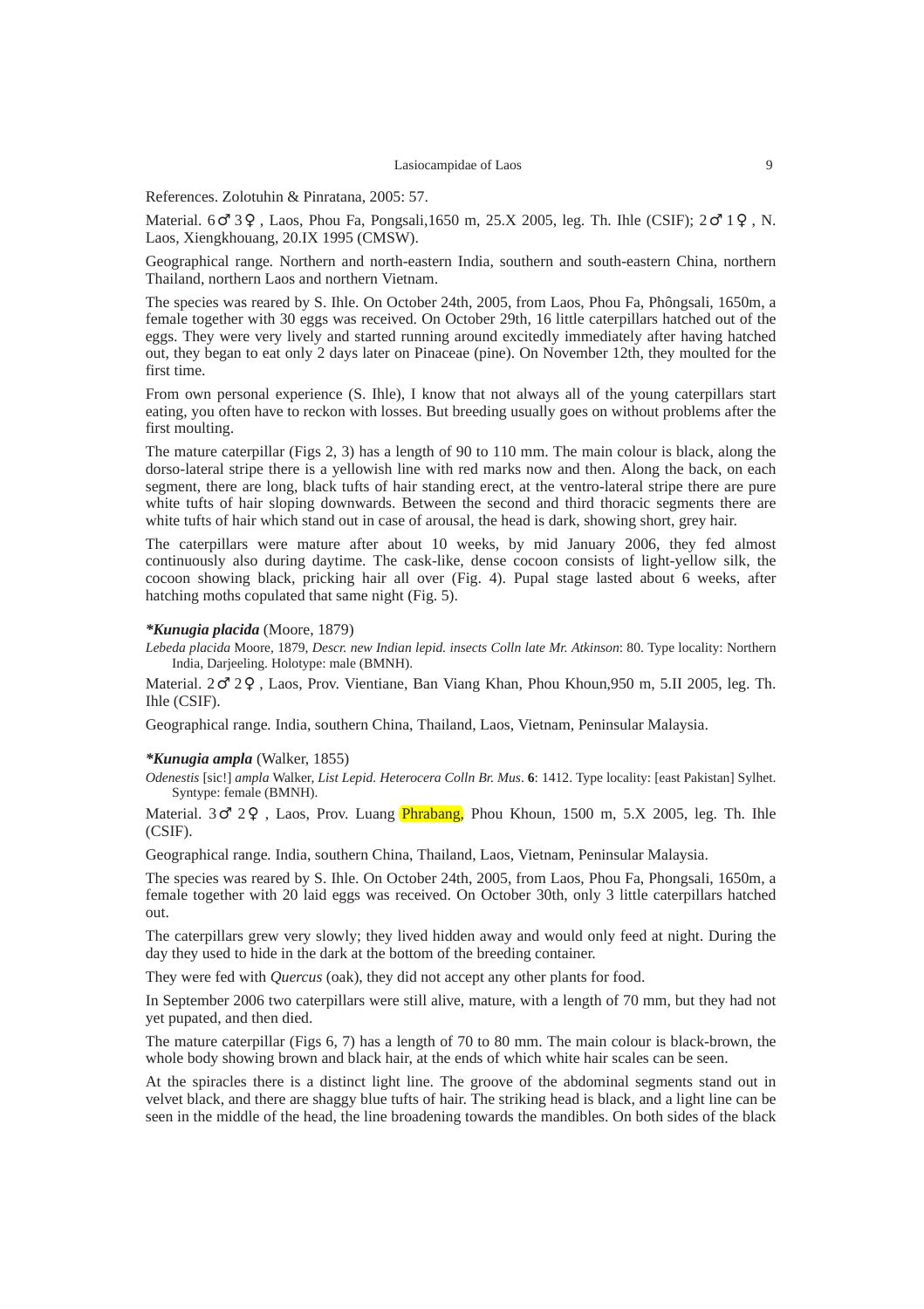abdomen there is a light line resembling the markings of the head.

# *\*Kunugia latipennis* (Walker, 1855)

*Lebeda latipennis* Walker, 1855, *List spec. Lepid. Insects Colln Brit. Mus*. **6**: 1457. Type locality: Northern India. Type: male (BMNH).

Material. 4 , Laos, Prov. Luang Prabang, Phou Khoun, 1500 m, 5.IX 2004, leg. Th. Ihle (CSIF).

Geographical range*.* India, Nepal, southern China, Thailand, Laos, Vietnam, Myanmar, Sumatra, Borneo, Palawan.

#### *Kunugia siamka* Zolotuhin, 2002

*Kunugia siamka* Zolotuhin, 2002, *Ent. Z.* **112**: 138, figs 8, 12. Type locality: Thailand, Chiang Mai, Doi Phahompok, 25 km NW of Fang, 2100 m. Holotype: male (MWM).

References. Zolotuhin & Pinratana, 2005: 66.

Material. 3 , Laos, Phu Fa, Phongsali, 1650 m, 25.X 2004, leg. Th. Ihle (CSIF); 3 , Prov. Phu Fa, Phongsali City, 21º44*'* N, 102º11*'*E, 1650 m, 10-18.XII 2004, leg. Th. Ihle (ZFMK).

Geographical range*.* Northern Thailand, Laos, Malaysia.

#### *\*Kunugia florimaculata* (Tsai & Hou, 1983)

*Cyclophragma florimaculata* Tsai & Hou, 1983, *Acta zootaxonomica Sinica* **8** (3): 293, figs 4, 9-10. Type locality: [China] Yunnan, Xishuangbanna, 22ºN 101ºE. Holotype: male (Zool. Inst. Beijing).

Material. 8 1 , Laos, Phou Fa, Pongsali,1650 m, 25.X.2004, leg. Th. Ihle (CSIF); 1 , Prov. Louang Prabang, Ban Viang Kham, 15 km S Phou Khoun, 950 m, late XI 2003, leg. Th. Ihle (ZFMK); 1 , the same locality, late III 2004, leg. Th. Ihle (ZFMK).

Geographical range*.* North-eastern India (Assam), southern China, Thailand, Laos, Peninsular Malaysia and Sumatra.

Biology. The species was reared by S. Ihle. On October 30th, 22 little caterpillars hatched out of the eggs taken from a female from Laos, Phou Fa, Phongsali, 1650 m. The eggs (Fig. 8) have the shape of a slightly flattened ball; the main colour is red-brown, with three irregular white lines around the eggs. The caterpillars hatched (Fig. 9) were very lively and started running around excitedly immediately after having hatched out, they began to feed only 2 days later. They were fed with *Quercus pseudoturneri* (evergreen oak), the caterpillars grew slowly, and on November 15th, they moulted for the first time. Breeding took place in a glass container at +23ºCelcius, in the container there were branches of oak standing in water. After the first moulting there were 19 caterpillars left (Fig. 10). Further breeding in a cage of gauze went on without losses. By December 25th, 2005, the caterpillars had reached a length of 60 to 90 mm.

The larvae would only eat at night, during daylight they were sitting motionless at the branches. The long hair sticking out laterally were put around the branch, so that the contours became blurred which effected a very good camouflage.

The mature caterpillar (Figs 11, 12) has a length of 90 to 105 mm. The main colour of the caterpillar is a mottled brown-grey, what is striking are the long tufts of hair sticking out laterally at the thoracic legs and the prolegs on abdominal segments. Between the second and the third thoracic segments there are red-brown tufts which stand out in case of arousal. On the second abdominal segment the lateral tufts of hair are white with white scales at the end, the other tufts show brown and black hair with brown scales at the end.

By mid January 2006 the caterpillars had reached a length of 100 to 120 mm and started pupating. The caterpillars stay at the branches when they pupate, they do not go to the bottom of the cage in order to pupate. They make a light-yellow cocoon which is almost round and large-meshed. Pupal stage lasted 22 to 27 days, the moths hatched out at dusk.

The female of the species is firstly described here and figured (Fig. 13). The species has distinct sexual dimorphism but mostly in size where female much larger (wingspan 117 mm and forewing length 54 mm) and more robust. They are somewhat lighter than males but with corresponding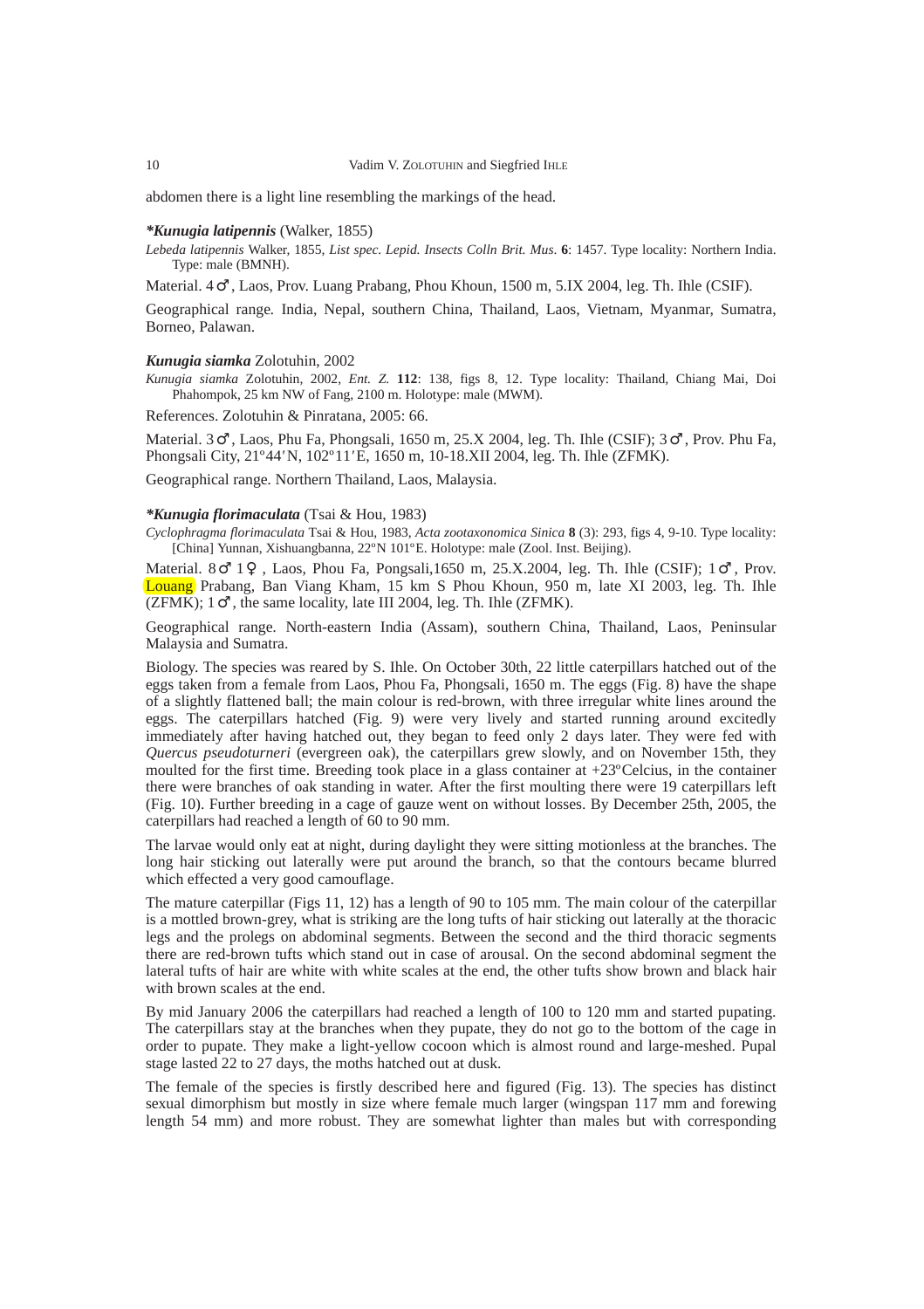colour saturation and wing pattern; pattern elements a bit more vague and smoother than in males. Forewings of the female with pointed not rounded apex.

## *\*Kunugia lemeepauli* (Lemee & Tams, 1950)

*Metanastria Lemee-Pauli* Lemee & Tams, 1950, *Contr. Et. Lepid. Ht Tonkin*, Saigon: 35, fig. 6. Type locality: Haut Tonkin, Backan. Holotype: male (MNHNP).

Material. 4 , Laos, Phu Fa, Pongsali, 1650 m, 25.X 2005, leg. Th. Ihle (CSIF); 2 , Laos Ban Hin Ngon, Xam Nua 1000 m, 18.IX 2003, leg. Th. Ihle (CSIF); 2 , Prov. Louang Prabang, Ban Viang Kham, 15 km S Phou Khoun, 950 m, late III 2004, leg. Th. Ihle (ZFMK).

Geographical range*.* Northern Thailand, Laos, Vietnam and southern China.

#### *\*Kunugia lineata* (Moore, 1879)

*Lebeda lineata* Moore, 1879, in Hewitson & Moore, *Descr. new Indian lepid. Insects Colln late Mr W. S. Atkinson* (**1**): 81. Type locality: India, Darjeeling. Lectotype: male (ZMHU).

Material. 1 , Prov. Louang Prabang, Ban Viang Kham, 15 km S Phou Khoun, 950 m, late XI 2003, leg. Th. Ihle (ZFMK).

Geographical range*.* Northern India, Nepal, southern China, northern Thailand, Laos and northern Vietnam.

# *\*Kunugia falco* Zolotuhun, 2002

*Kunugia falco* Zolotuhun, 2002, *Ent. Z*. **112**: 138, figs 7, 11. Type locality: Thailand, Chiang Mai, Doi Pha Hom Pok, 18 km NW of Fang, 2100 m. Holotype: male (MWM).

Material. 1 , Laos, Phou Fa, Pongsali, 1650 m, 25.X 2005, leg. Th. Ihle (CSIF); 3 1 , Laos, Phou Fa, Pongsali, 1650 m, 14-17.II 2006 ex ovo S. Ihle (CSIF).

## Geographical range*.* Laos, Thailand.

Biology. The species was reared by S. Ihle from the eggs (30 pieces) obtained with a native female on October 24th, 2005, from Laos, Phou Fa, Phôngsali, 1650 m. In 2 days, on October 26th, 2005, 20 little caterpillars hatched out. They were fed with *Pinus nigra*, *Pyracantha coccinea* and *Quercus pseudoturneri* in a glass container. For 3 days the hatched larvae moved around restlessly without taking any food, however, they sucked small drops of water. On the third day only 5 caterpillars were alive, and they began to eat *Quercus*. On November 10th 2005, the caterpillars moulted for the first time after having been inactive for 3 days.

The feeding with *Quercus* was continued at 23ºC room temperature, keeping the larvae in a cage of gauze there were little branches of oak standing in water. The larvae would only eat at night and hid at the bottom of the cage during the day.

The mature caterpillars (Figs 14-16) are between 50 and 65 mm long. In contrast to the other *Kunugia* species, this caterpillar is characterized by its dense strands of hair. Its main colour is reddish-brown. There are short, cream-coloured tufts along its back, which on both sides of the ventro-lateral stripe are edged by longer, intensely blue shaggy tufts. At each segment and on both sides there are long, dirty-white hairscales between the ventro-lateral stripe and the legs. The head is dark brown, with two distinct light-brown lines going over the head capsule to the mandibles.

The caterpillars pupated between January 22nd and 26th 2006, between leaves at the bottom of the cage, in a close-meshed and dense cocoon of a shape of half a ball with almost smooth, dark brown surface. The pupal stage lasts for about 20 days; the moths hatched out between February 14th and 17th 2006, at dusk.

The female of the species is figured here (Fig. 17). This breeding made possible to correct an identification in our recent monography (Zolotuhin & Pinratana, 2005). The female figured there on the plate 10, fig. 5 as *Kunugia burmensis* (Gaede) really should be *K. falco*. Both species could be separated by coloration of dorsal (anal) spot on the fore wing. It is whitish to light ash-grey in *K. falco* but much darker, brownish-yellow in *K. burmensis*. A colour of light tornal spot limited by external line is also of the same saturation.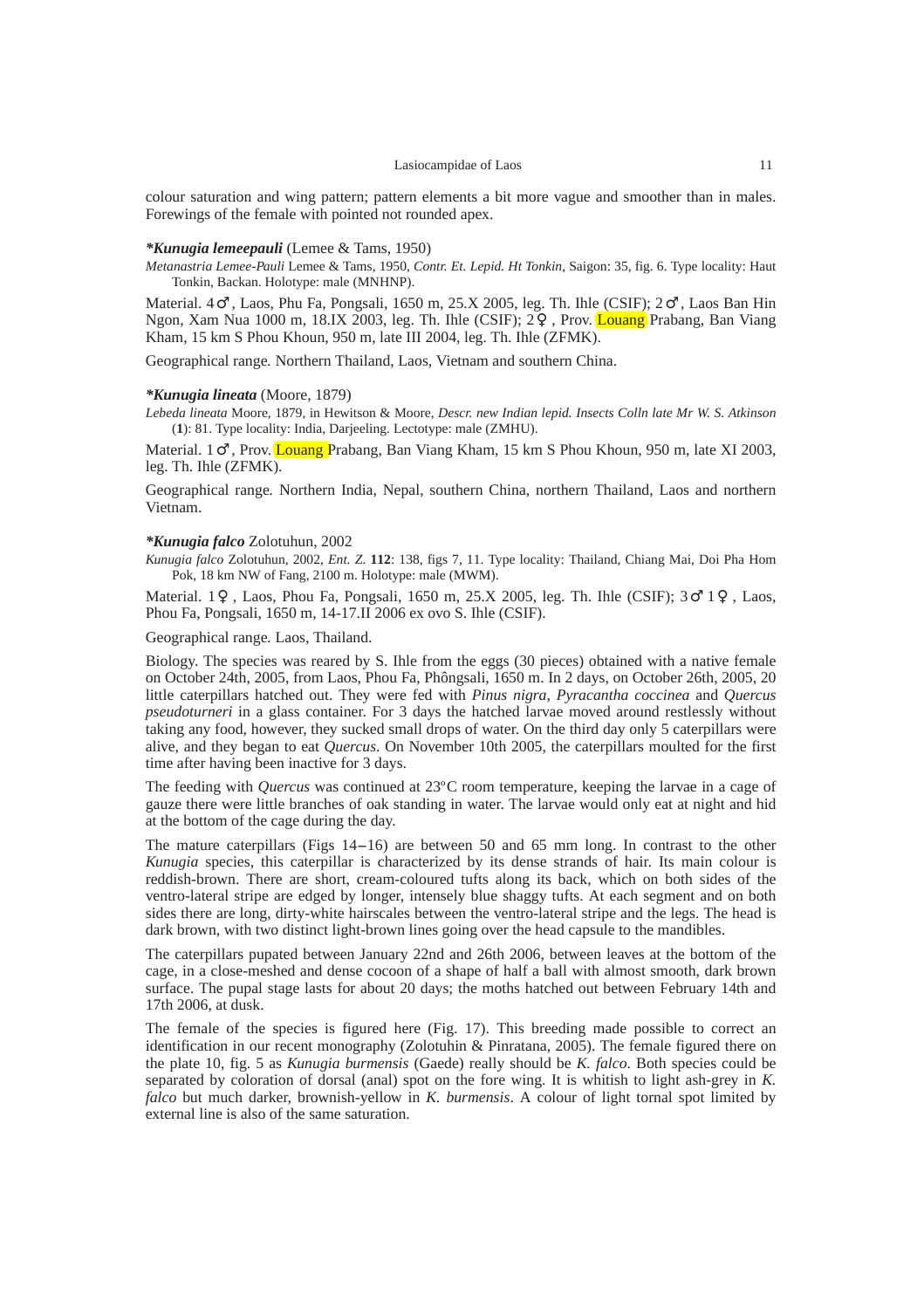#### *Kunugia divaricata* (Moore, 1884)

*Gastropacha divaricata* Moore, 1884, *Trans. ent. Soc. Lond.* **3**: 374. Type locality: [India] Darjiling. Holotype: female (BMNH).

References. Zolotuhin & Pinratana, 2005: 77.

Material. 2 , Laos, Prov. Vientiane, Ban Viang Khan, Phu Khoun, 950 m, 12.IV 2005, leg. Th. Ihle (CSIF); 3 , Prov. Louang Prabang, Ban Viang Kham, 15 km S Phou Khoun, 950 m, late XI 2003, leg. Th. Ihle (ZFMK); 3 , the same locality, late III 2004, leg. Th. Ihle (ZFMK); 4 , the same locality, late II 2004, leg. Th. Ihle (ZFMK).

Geographical range*.* Central and southern China, India, Nepal, Myanmar, Thailand, Laos, Vietnam, Peninsular Malaysia.

## *Kunugia labahingra* Zolotuhin, **sp. nov.**

Holotype: , Laos, Ban Hin Ngon, 15 km südlwestlich vom Xam Nua, 1000 m, 11-18.IX 2002, Lichtfang, leg. Thomas Ihle, coll. Siegfried Ihle (GU 2004-03) (coll. CAHU).

Male (Fig. 39). Wingspan 62 mm, length of the fore wing 31 mm. Typical member of *quadrilineata* Holloway, 1987-group with the same characters of wing coloration and pattern. Both pairs of wings dark sandy-rosy, the hind one more reddish. Forewings with four darker transversal bands grouped to basal part of wing.

Male genitalia (Fig. 42). Strong with powerful valvae. Tegumen narrow, vinculum flattened. Valvae pyramid-like, with curved apex, additional basal lobe and longitudinal inner keel. Distal processes of vinculum flattened basally but narrow awl-shaped in distal half; two small but distinct sclerotized lumps in subbasal zone of vinculum. Aedeagus short, with distinct, slightly curved apical spur, distinct sclerotized tube of irregulate shape at the base of the vesica; two fine elastic cornuti situated on the top of vesica.

Female. Unknown.

Diagnosis. Closely related to *K. grjukovae* Zolt., 2005, but differs in stronger valvar constructions and presence of 2 cornuti on vesica (lacking any in *grjukovae*).

Geographical range. The species is known only from Laos so far.

Etymology. The name is in some sense toponymical originating from its type locality as **La**os, **Ba**n **Hi**n **Ng**on.

#### *Streblote igniflua* (Moore, [1883])

*Taragama igniflua* Moore, 1882-1883, *Lep. Ceylon* **2**: 147, pl. 142, figs 2, 2a. Type locality: [Ceylon] Sri-Lanka. Type: male (BMNH).

References*.* Zolotuhin & Pinratana, 2005: 89.

Material. 1 , Laos, Prov. Luang Prabang, Phou Khoun,1500 m, 18.II 2005, leg. Th. Ihle (CSIF); 1 , Laos, Prov. Vientiane, Ban Viang Khan, Phou Khoun, 950 m, XI 2003, leg. Th. Ihle (CSIF); 3

1 , Laos, Phou Fa, Pongsali, 1650 m, 25.X 2005, leg. Th. Ihle (CSIF).

Geographical range*.* India, Sri-Lanka, Nepal, northern Vietnam, southern China, Laos, ?northern Thailand.

Biology*.* The species was reared by S. Ihle in captivity. A female with about 200 laid eggs was received on October 24th, 2005 from Laos, Phou Fa, Phongsali, 1650 m. On October 30th little caterpillars hatched out. A few hours later they started eating and were fed with Rosaceae (different sorts of roses), later also with *Rubus fructiosus* (blackberry). Breeding took place in plastic containers with sufficient airing, at +23ºC.

The larvae seemed quite sociable (Fig. 18) and took food also at daytime. They would gather regularly and then would sit closely to each other. They covered the neighbourhood of their common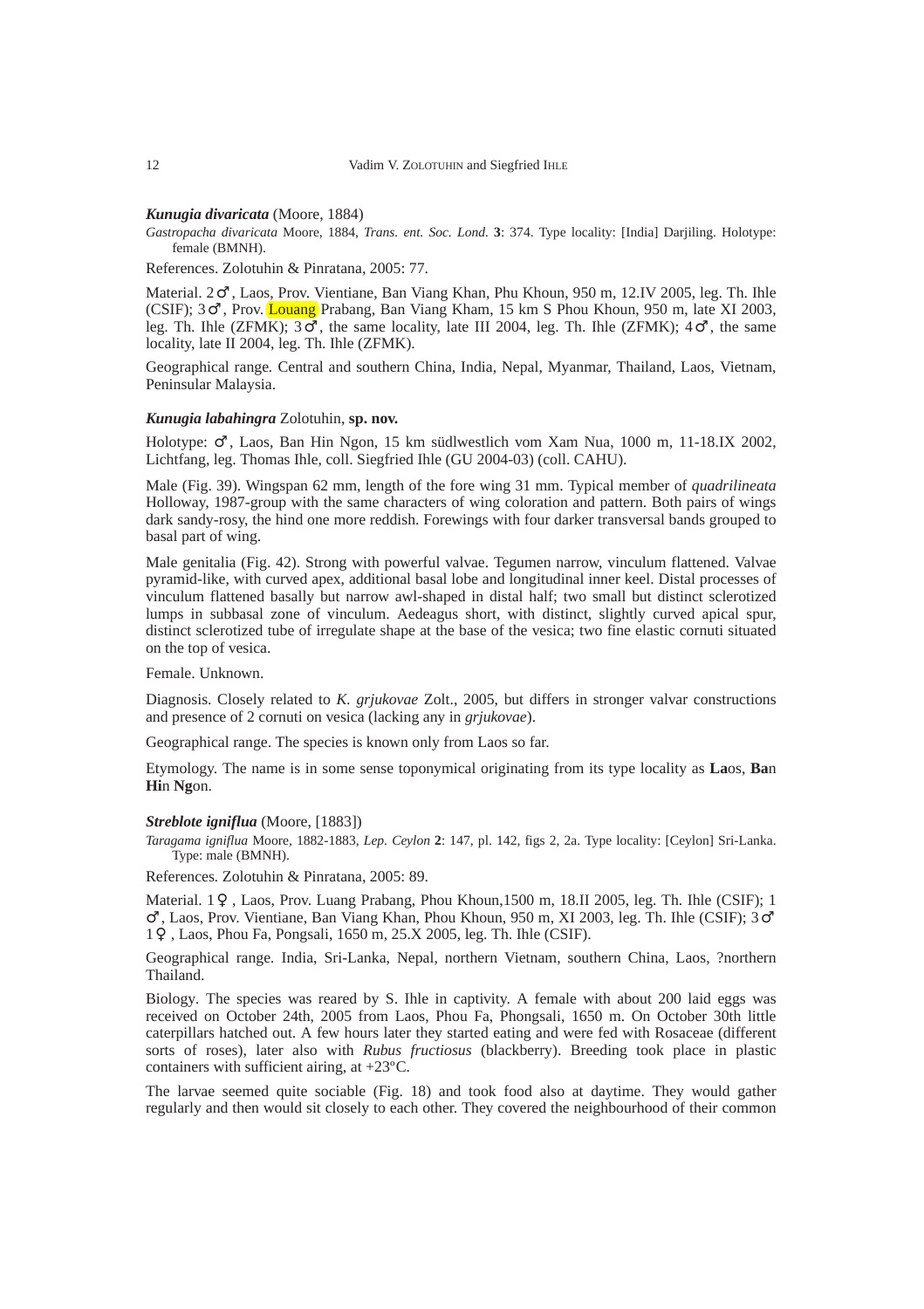seats, i.e. branches and leaves, with a white cobweb. On November 11th, 2005, they moulted for the first time. By end of December most of the larvae were mature and the first ones started pupating.

The mature caterpillar (Fig. 20) has a length from 60 to 70 mm. The caterpillars are strikingly beautiful, multi-coloured, showing various markings and colours. Their ground colour varies from yellow-orange to yellow-brown, abdominal segments with two red, button-like warts on each segment dorsally, standing opposite each other. The red warts are linked with crossing black lines, the lines forming a rhombus-like pattern. Between the second and third thoracic segments there are bright blue tufts, which stand out in case of arousal. These blue tufts are edged by red and black hair. There is a big button-like wart on the 8th abdominal segment with black and blue hair. Along the ventro-lateral stripe there are grey-white tufts standing sloping down wards. The larvae pupated on a dense, brown, spindle-like cocoon with black pricking hair. The cocoon (Fig. 21) had been completed very quickly, in only two hours. Pupal stage lasts between 18 and 23 days.

#### *Pyrosis rotundipennis* (de Joannis, 1929)

*Bhima rotundipennis* de Joannis, 1929, *Ann. Soc. ent. Fr.* **48**: 565. Type locality: [northern Vietnam, Tonkin] Cha pa. Holotypus: male (MNHNP).

References*.* Zolotuhin & Pinratana, 2005: 91.

Material. 3 2 , Laos, Phou Fa, Pongsali, 1650 m, 25.X 2005, leg. Th. Ihle (CSIF); 1 , N. Laos, Xiengkhouang, 20.IX 1995 (CMSW); 1 , Laos, Xam Neua, 1.IX 1999 (NSMT).

Geographical range. Northern India, southern China (Yunnan, Sichuan), Myanmar, northern Thailand, northern Vietnam, Laos.

Biology*.* The species was reared by S. Ihle. On October 24th, 2005, from Laos, Phou Fa, Phôngsali, 1650 m, about 400 eggs were obtained. All eggs were thoroughly covered with the grey abdomenal wool of the female.

On November 6th, caterpillars hatched out of the eggs. After hatching the caterpillars were running around for 2 to 3 hours, after that they gathered, forming large communities (mirrors - Fig. 23), they started feeding only on the second day and were fed with *Quercus pseudoturneri* (evergreen oak). When in state of restlessness all caterpillars erected their heads and the fore part of a body upright into the air, creating a completely different optical impression for the viewer. Was that behaviour a sort of camouflage in the face of an enemy? After the first moulting this interesting behaviour could not be noticed any more.

Breeding took place at  $+23^{\circ}$ C in a glass container with oak branches standing in water and was limited to 40 caterpillars. The caterpillars fed at dusk, feeding started with hectic running around, after a short time they went near the food and started eating. The whole process did never last more than an hour, and then the caterpillars gathered and kept close to each other. The hair of the caterpillars sting and leave enflamed and burning spots on the skin when being touched.

Growth of the caterpillars went on very slowly, on December 25th, 2005, they had reached a length of 25 mm and were in the L2 stage. The first moulting had lasted for 5 days. Further breeding went on very slowly, but there were no losses. Only after being adult in September 2006 a number of the caterpillars died. Three of them had survived and started cocooning on October 1st, 2006. Pupal stage lasted for 18 to 22 days. On October 30th and November 1st, 2006, the imagoes hatched out, after a period of breeding of one year!

The main colour of the caterpillar (Figs 24, 25) is brown, showing irregular white lines; the body is densely covered with white hair. There are especially long white hair of up to 10 mm length on the thoracic segments and on the abdominal segments. Along the back there are six dense white tufts of hair. The head is dark-brown, with a significant rhombus-like dirty-white marking, going in the middle of the head from the mandibles to the neck. This marking is edged on both sides by intense stripes and light white splotches.

## *\*Lebeda nobilis* Walker, 1855

*Lebeda nobilis* Walker, 1855, *List. Spec. lepid. Insects Colln Br. Mus*. **6**: 1456. Type locality: Nepal and Silhet.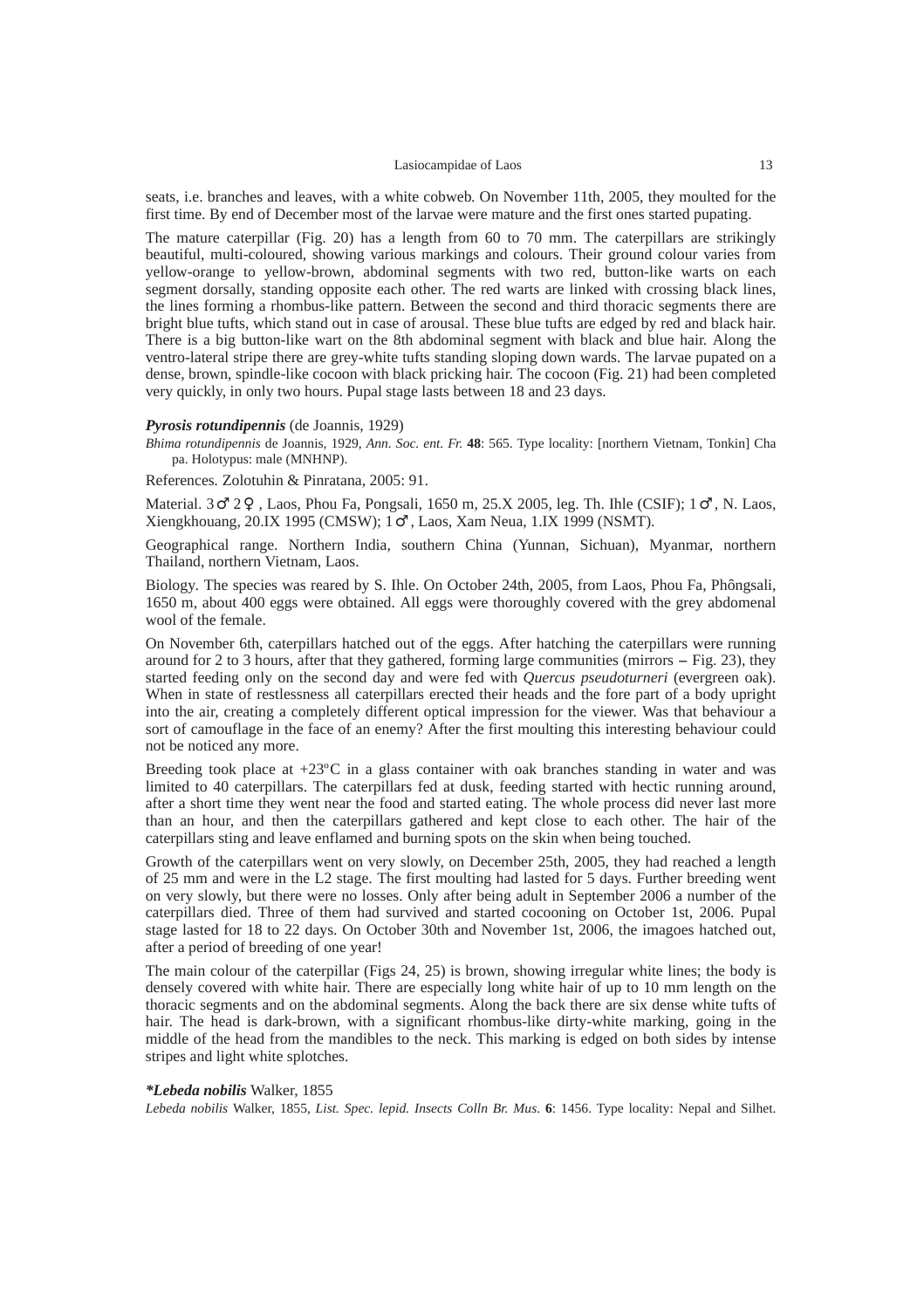## 14 Vadim V. ZOLOTUHIN and Siegfried IHLE

Syntypes: male and female (BMNH).

Material. 3 2 , Laos, Phou Fa, Pongsali,1650 m, 25.X 2005, leg. Th. Ihle (CSIF); 4 , Prov. Luang Prabang, Ban Viang Kham, 15 km S Phou Khoun, 950 m, late XI 2003, leg. Th. Ihle (ZFMK).

Geographical range*.* India, Nepal, northern Thailand (ssp. *nobilis* Walker, 1855), central and southern China, northern Vietnam, Laos (ssp. *sinina* Lajonquière, 1979), Taiwan (undescribed ssp.), Laos, Peninsular Malaysia, Sumatra (ssp. *sumatrana* Tams, 1935), Java (ssp. *malaccana* Tams, 1935).

## *\*Lebeda trifascia* (Walker, 1855)

*Lasiocampa trifascia* Walker, 1855, *List. Lep. Heterocera Brit. Mus*. **6**: 1439. Type locality: Northern Bengal. Type: male (BMNH).

Material. 3 3 , Laos, Prov. Luang Prabang, Phou Khoun,1500 m, 18.IX 2004, leg. Th. Ihle (CSIF); 3 2 , Prov. Louang Prabang, Ban Viang Kham, 15 km S Phou Khoun, 950 m, late III 2004, leg. Th. Ihle (ZFMK).

Geographical range*.* India, Nepal, southern China, northern Vietnam, Laos, northern Thailand, Myanmar.

# *\*Paralebeda plagifera* (Walker, 1855)

*Lebeda plagifera* Walker, 1855, *List. Specim. lepid. Insects Colln Brit. Mus*. **6**: 1459. Type locality: Nepal. Holotype: female (BMNH).

Material. 1 1 , Prov. Vientiane, Ban Viang Kham, 15 km S Phou Khoun, 950 m, mid VIII 2004, leg. Th. Ihle (ZFMK); 1 , Prov. Vientiane, Ban Viang Kham, 15 km S Phou Khoun, 950 m, mid VII 2004, leg. Th. Ihle (ZFMK); 1 , Prov. Vientiane, Ban Viang Kham, 15 km S Phou Khoun, 950 m, mid VI 2004, leg. Th. Ihle (ZFMK); 11 , Prov. Louang Prabang, Ban Viang Kham, 15 km S Phou Khoun, 950 m, late XI 2003, leg. Th. Ihle (ZFMK);  $4 \quad 1$ , the same locality, late III 2004, leg. Th. Ihle (ZFMK); 2 , the same locality, late II 2004, leg. Th. Ihle (ZFMK).

Geographical range*.* From northern and central India, Nepal and Bhutan to southern and southeastern China, northern Myanmar, Laos, northern Thailand and northern Vietnam.

#### *\*Suana concolor* (Walker, 1855)

*Lebeda concolor* Walker, 1855, *List Specimens lepid*. *Insects Colln Br. Mus*. **6**: 1463. Type locality: North India, Silhet. Type: male (BMNH).

Material. 1 , Laos, Prov. Vientiane, Ban Viang Khan, Phou Khoun, 950 m, XI 2003, leg. Th. Ihle (CSIF).

Geographical range*.* India, Sri Lanka, Myanmar, southern China, Thailand, Laos, Vietnam, Malaysia, Philippines, Sumatra, Borneo, Java.

# *\*Metanastria hyrtaca* (Cramer, 1779)

*Phalaena (Bombyx*) *hyrtaca* Cramer, 1779, *Uitlandsche Kapellen* (Papillons exot.) **3**: 97, pl. 249 F. Type locality: stated to be Surinam; this was an error for *Phalaena hyrtaca* is not known from the New World, but occurs in oriental region. Types: not found.

Material. 6 2 , Laos, Phou Fa, Pongsali, 1650 m, 25.X 2005, leg. Th. Ihle (CSIF);10 , Prov. Louang Prabang, Sala Pac Thu, 50 km N Phou Khoun, 1300 m, 25-29.VIII 2004, leg. Th. Ihle (ZFMK); 25 , Prov. Louang Prabang, Ban Viang Kham, 15 km S Phou Khoun, 950 m, late XI 2003, leg. Th. Ihle  $(ZFMK)$ ; 15 2, the same locality, late III 2004, leg. Th. Ihle  $(ZFMK)$ ; 6 the same locality, late II 2004, leg. Th. Ihle (ZFMK).

Geographical range*.* China, Taiwan, India, Nepal, Myanmar, Thailand, Laos, Vietnam, Malaysia, Sumatra, Borneo.

# *Metanastria capucina* Zolotuhin & Witt, 2000

*Metanastria capucina* Zolotuhin & Witt, 2000, *Entomofauna* Suppl. 11: 82, fig. 21, pl. 12, fig. 63, 64. Type locality: northern Vietnam, Mt. Fan-si-pan, west side, Cha-pa, 1000-1800 m. Holotype: male (MWM).

*Metanastria capucina purgata* Zolotuhin, 2005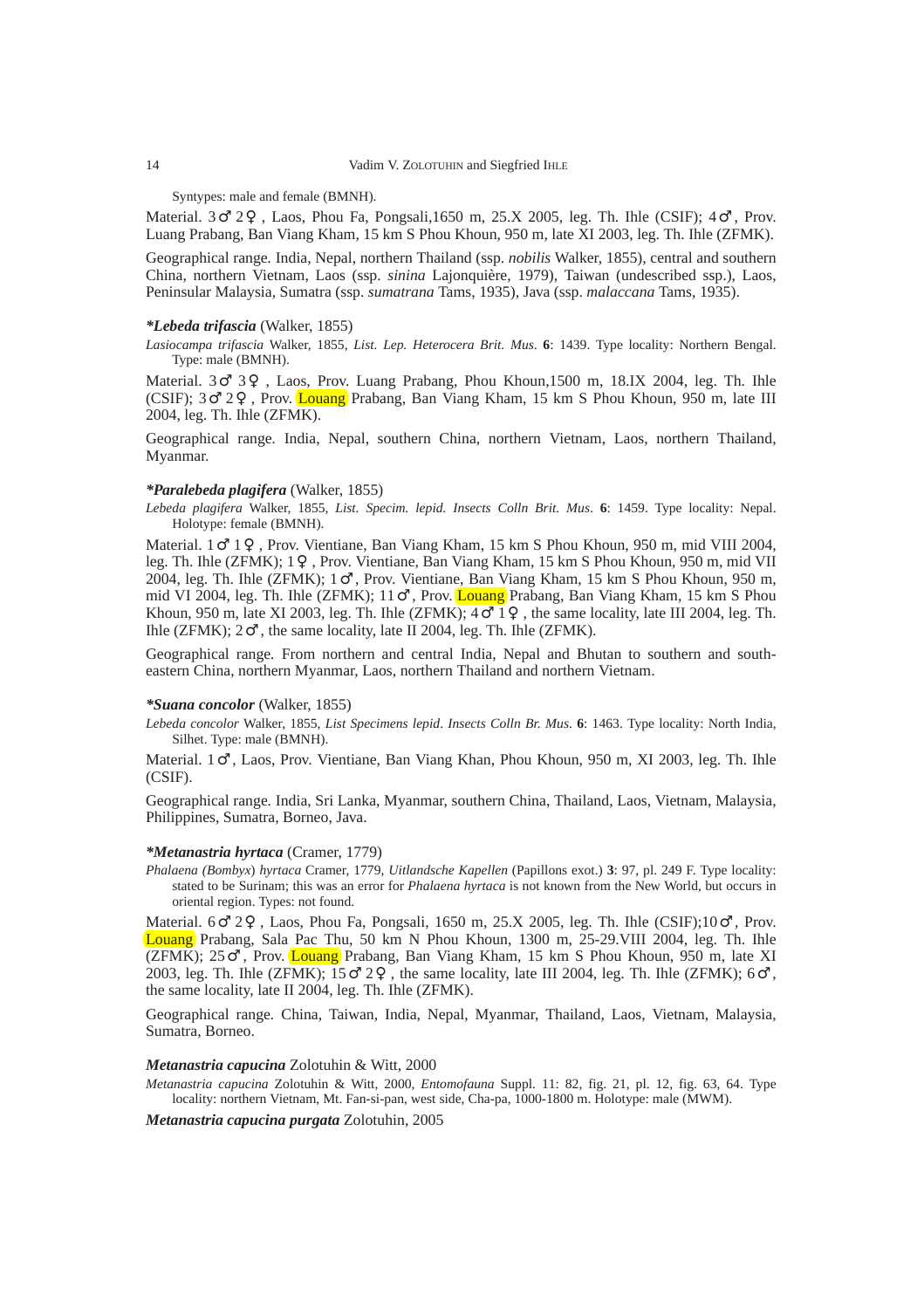*Metanastria capucina purgata* Zolotuhin, 2005, in Zolotuhin & Pinratana, 2005, *Moths Thailand* **4**: 100, pl. 14, figs 8, 9, 12. Type locality: Thailand, Chiang Mai, 20 km NW of Mae Ai, 1650 m. Holotype: male (MWM).

References. Zolotuhin & Pinratana, 2005: 101.

Material. 2 , Northern Laos, Phou Fa, Pongsali-City, 1650 m, 10.X 2004, leg. Th. Ihle (CSIF); Male, Laos, Luang Prabang, VII 1996 (CMSW).

Geographical range. Northern Vietnam, southern China (ssp. *capucina* Zolt. & Witt, 2000), northern Thailand, Myanmar (Tenasserim) and Laos (ssp. *purgata* Zolt., 2005).

#### *\*Metanastria asteria* Zolotuhin, 2005

*Metanastria asteria* Zolotuhin, 2005, in Zolotuhin & Pinratana, 2005, *Moths Thailand* **4**: 101, pl. 14, figs 10, 11. Type locality: [Thailand] Suan Shan, Chanthaburi. Holotype: male (coll. CBAP).

Material. Male, Laos, Prov. Vientiane, Ban Viang Khan, Phou Khoun, 950 m, 20.II 2004, leg. Th. Ihle (CSIF).

Geographical range. Laos, southern Thailand (Chanthaburi, Kanchanaburi), southern China (Yunnan) and northern Malaysia (Penang). First observation from Laos.

#### *Gastropacha horishana* Matsumura, 1927

*Gastropacha horishana* Matsumura, 1927, *J. Colln Agric. Hokk. Imp. Univ.* **19**: 21, pl. 2, fig. 14. Type locality: [Taiwan] Formosa, Horisha.

# *Gastropacha horishana egregia* Zolotuhin, 2005

*Gastropacha horishana egregia* Zolotuhin, 2005, *Tinea* **18** (4): 300, figs 14, 15; figs 14, 15, 36. Type locality: China, WuyShan, Jiangxi-Fujian border, 50 km SE of Yingtan, 27º56*'* N, 117º25*'*E, 1600 m. Holotype: male, (MWM).

Material. Female, paratype, Laos, Ban Viang Kham, 15 km S von Phou Khoun, 950 m, late XI 2003, Lichtfang, leg. Th. Ihle (CSIF).

Geographical range. China (Jiangxi, Fujian, Hubei), northern Vietnam, Laos.

#### *\*Gastropacha xenapates* Tams, 1935

*Gastropacha xenapates* Tams, 1935, *Mem. Mus. Royal Hist. Nat. Belgique* **4** (12): 52, pl. III fig. 3, textfig. 4, 5. Type locality: Northern India, Darjiling. Holotype: male (BMNH).

Material. 2 , Laos, Prov.Vientiane,Ban Viang Khan, Phou Khoun, 950 m, 20.XI 2004, leg. Th. Ihle (CSIF); 1 , Laos, Ban Viang Kham, 15 km S Phou Khun, 950 m, end XI 2003, leg. Th. Ihle (ZFMK); 1 , Laos, Ban Hin Ngon, 15 km SW Xam Nua,1000 m, 18.IX 2002, leg. Th. Ihle (CSIF); , Prov. Louang Prabang, Ban Viang Kham, 15 km S Phou Khoun, 950 m, late XI 2003, leg. Th. Ihle (ZFMK); 1 , the same locality, late III 2004, leg. Th. Ihle (ZFMK).

Geographical range*.* India, Nepal, southern China, Myanmar, Thailand, Laos, Vietnam.

#### *\*Gastropacha philippinensis* Tams, 1935

*Gastropacha pardale philippinensis* Tams, 1935, *Mem. Mus. Royal Hist. Nat. Belgique* **4** (12): 51, pl. III, fig. 9. Type locality: Philippines, Luzon, subprov. Benguet, Klondyke. Holotype: male (BMNH).

## *Gastropacha philippinensis swanni* Tams, 1935

*Gastropacha pardale swanni* Tams, 1935, *Mem. Mus. Royal Hist. Nat. Belgique* **4** (12): 52, textfig. 3. Locus typicus: Upper Burma, Htawgaw. Holotype: male (BMNH).

Material. 2 1 , Laos, Prov. Vientiane, Ban Viang Khan, Phou Khoun, 950 m, 20.XI 2004, leg. Th. Ihle (CSIF).

Geographical range*.* Pakistan, India, Nepal, southern China, Thailand, Laos, Vietnam, Myanmar, Philippinen, Borneo, Sumatra, the Andaman Is.

#### *\*Gastropacha pardale* (Walker, 1855)

*Megasoma pardale* Walker, 1855, *List. Spec. Lepid. Insects Colln Brit. Mus*. **4**: 1453. Type locality: Java. Holotype: male (BMNH).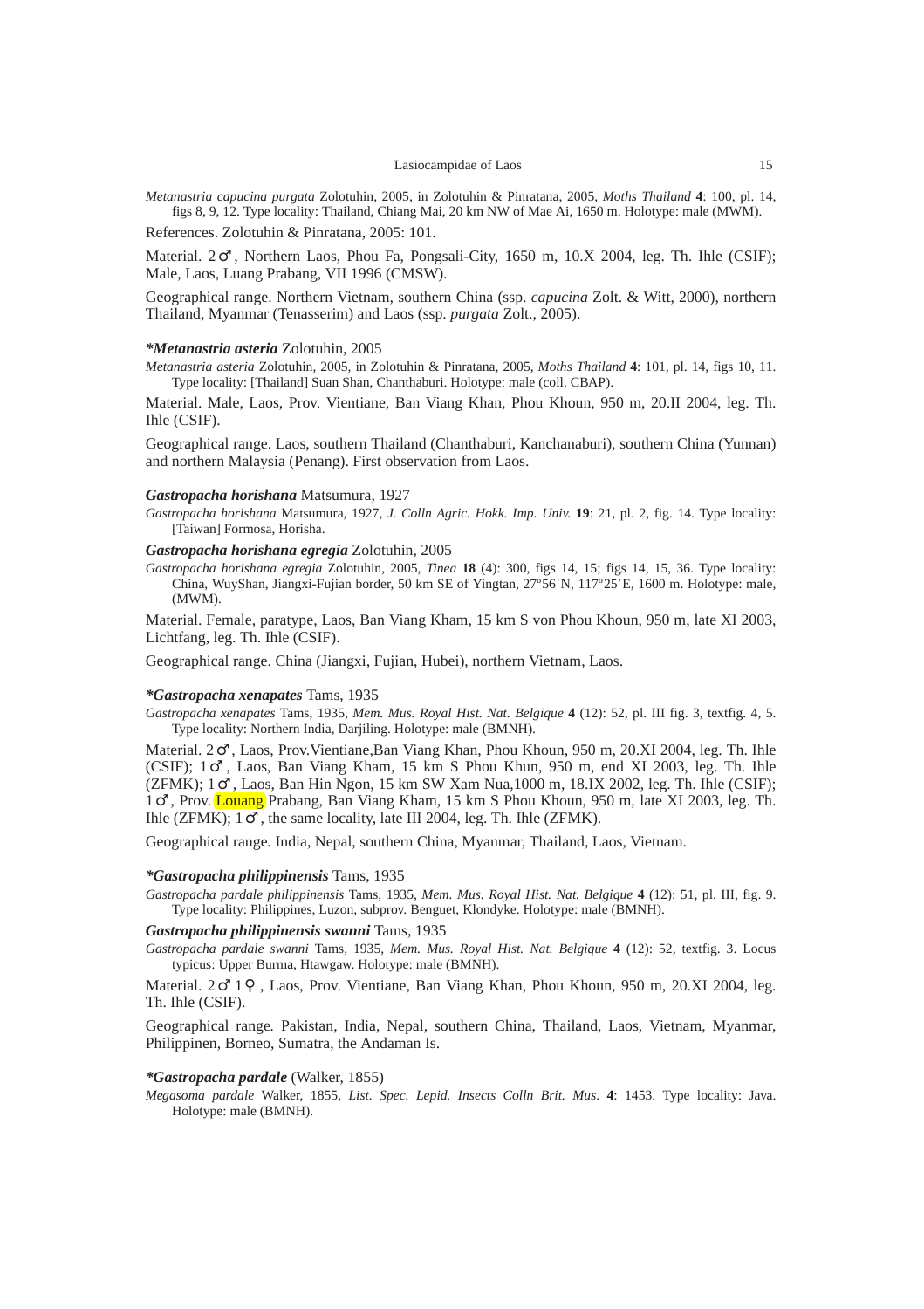# *Gastropacha pardale sinensis* Tams, 1935

*Gastropacha pardale sinensis* Tams, 1935, *Mem. Mus. Royal Hist. Nat. Belgique* **4**: 50. Locus typicus: southern China. Holotype: male (BMNH).

Material. 6 2 , Laos, Phou Fa, Pongsali, 1650 m, 25.X 2005 (ex ovo by S. Ihle), leg. Th. Ihle (CSIF).

Geographical range*.* Pakistan, India (also southern), Nepal, southern China, ?Taiwan, Thailand, Laos, Vietnam, Malaysia, Java, Sumatra.

Biology*.* The species was reared by S. Ihle. On October 30th, 2005, little caterpillars hatched out of the eggs laid by a female obtained from Laos, Phou Fa, Phôngsali, 1650 m. A few hours later they started eating on *Pyracantha coccinea* (firethorn). Breeding in plastic containers with sufficient airing at  $+ 23^{\circ}$ C went on without problems, the caterpillars growing well.

The mature caterpillar (Figs 26, 27) has a length of 45 to 60 mm. The main colour is reddish-brown, with irregular black lines. Along the back there are rather big blue spots in which four small red button-like warts can be seen.

Between the second and third thoracic segments there are black tufts, which stand out in case of arousal, the tufts being edged by white hair scales. On the abdominal segment there is a big, buttonlike wart showing black and white hair. The head is light-brown with fine dark-brown spots, at the right and the left side of the head there are long tufts standing sloping downwards. The larvae pupated in a dirty-white cocoon which had the shape of a pear, some of the cocoons had black hair at the outside. They started pupating already on December 20th. The first ones to pupate were the males, being distinctly smaller than the females. The pupal stage is very short; the moths (Fig. 28) hatched already 12 days later.

#### *Syrastrena malaccana* Tams, 1935

*Syrastrena minor malaccana* Tams, 1935, *Mem. Mus. Royal Hist. Nat. Belgique* **4** (12): 47, pl. 4, figs 5, 6. Type locality: [Malaysia] Malacca, Frasior Hills. Holotype: male (RBIN).

References. Zolotuhin & Pinratana, 2005: 111.

Material. Male, Laos, Phu Soai Dao, 1250 m, VI 1996, leg. Steinke & Lehmann (MWM); 3 , Prov. Luang Prabang, Sala Pac Thu, 50 km N Phou Khoun, 1300 m, 28.VIII 2004, leg. Th. Ihle (CSIF); 1

, Ban Viang Kham, 15 km S Phou Khun, 950 m, end XI 2003, leg. Th. Ihle (ZFMK); 1 , Prov. Louang Prabang, Ban Viang Kham, 15 km S Phou Khoun, 950 m, late XI 2003, leg. Th. Ihle (ZFMK).

Geographical range*.* Peninsular Malaysia, Vietnam, Thailand, Laos, Myanmar.

#### *\*Radhica elisabethae* de Lajonquière, 1977

*Radhica elisabethae* de Lajonquière, 1977, *Bull*. *Soc*. *ent*. *Fr*. **82**: 186, pl. 2 M, fig. 10. Type locality: north-eastern Sumatra, Dolok Merangir, 180 m. Holotype: male (SMNK).

Material. 6 , Laos, Prov. Vientiane, Ban Viang Khan, Phou Khoun, 950 m, 28.VIII 2004, leg. Th. Ihle (CSIF); 2 , Prov. Louang Prabang, Sala Pac Thu, 50 km N Phou Khoun, 1300 m, 25-29.VIII 2004, leg. Th. Ihle (ZFMK); 2 , Prov. Louang Prabang, Ban Viang Kham, 15 km S Phou Khoun, 950 m, late XI 2003, leg. Th. Ihle (ZFMK); 7 , the same locality, late III 2004, leg. Th. Ihle (ZFMK); 3 , the same locality, late II 2004, leg. Th. Ihle (ZFMK).

Geographical range*.* Sumatra, Borneo, Bali, the Philippines (Palawan), Peninsular Malaysia, Thailand, Laos, Vietnam, Myanmar, southern China, India.

# *\*Arguda vinata* Moore, 1865

*Arguda vinata* Moore, *Proc. zool. Soc. Lond.* **1865**: 820. Type locality: Sikkim, Darjeeling. Type: male (BMNH).

# *Arguda vinata nepalina* Kishida, 1992

*Arguda nepalina* Kishida, 1992, *Moths Nepal* **1** (*Tinea* **13** Suppl. **2**): 77, fig. 55; pl. 20, fig. 3. Type locality: Nepal, Godavari. Holotype: male (NSMT).

Material. 1 , Laos, Prov. Vientiane, Ban Viang Khan, Phou Khoun, 950 m, 28.VIII 2004, leg. Th.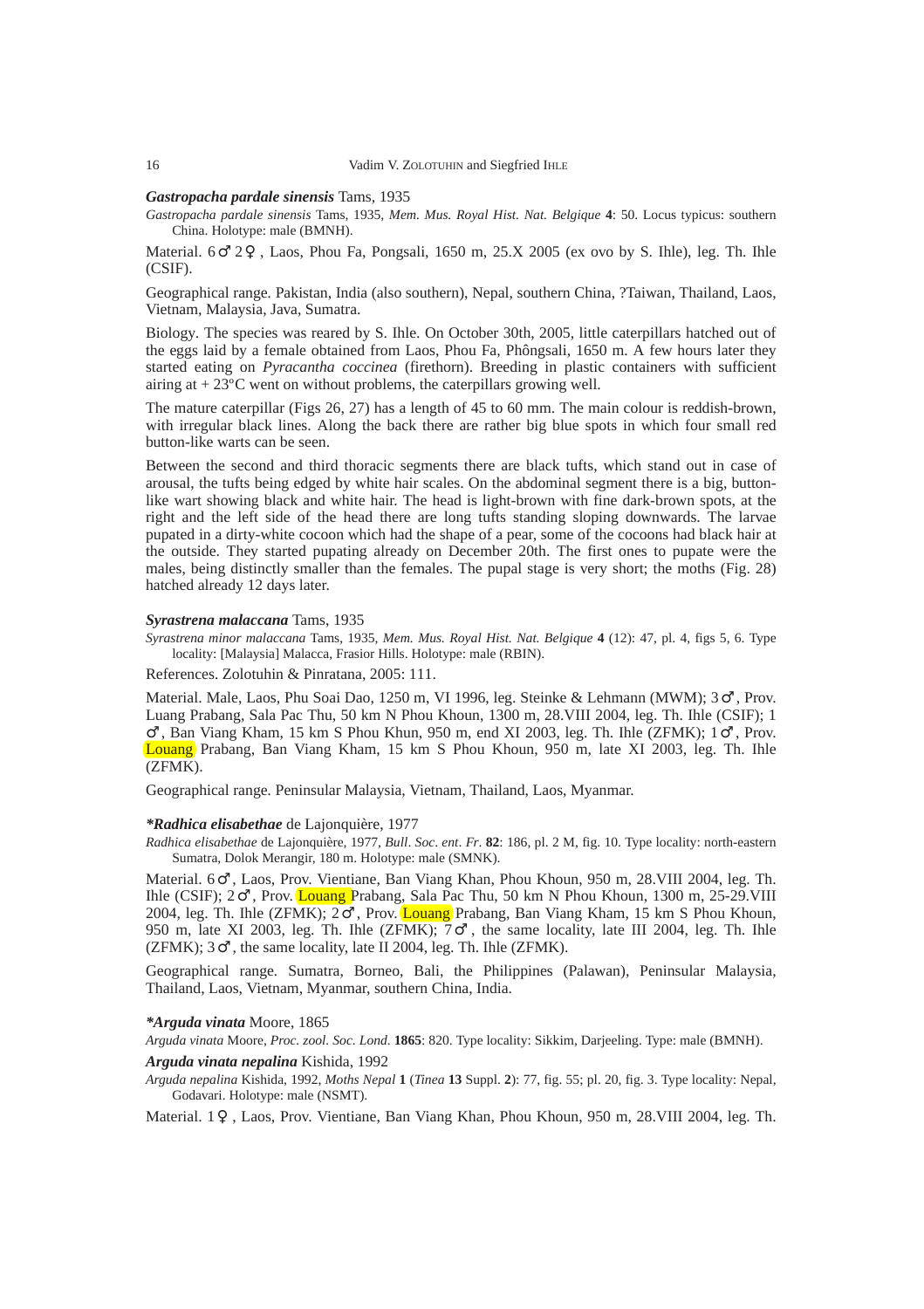Ihle (CSIF); 2 , Prov. Louang Prabang, Sala Pac Thu, 50 km N Phou Khoun, 1300 m, 25-29.VIII 2004, leg. Th. Ihle (ZFMK); 1 , Prov. Phu Fa, Phongsali City, 21º44*'* N, 102º11*'*E, 1650 m, 10- 18.XII 2004, leg. Th. Ihle (ZFMK); 1 , Prov. Louang Prabang, Ban Viang Kham, 15 km S Phou Khoun, 950 m, late III 2004, leg. Th. Ihle (ZFMK).

Geographical range*.* North-eastern India (Sikkim, higher altitudes), Nepal (ssp. *vinata*); north-eastern India (Sikkim, lower altitudes), Nepal, southern China (Yunnan, Sichuan, also Shaanxi), Myanmar, Thailand, Laos, northern Vietnam, Malaysia (ssp. *nepalina*).

The species was reared by S. Ihle. A female together with 15 laid eggs was received on April 10th, 2005, from Northern Thailand, Chiang Mai, Doi Pha Hom Pok, Mae Ai, 2050 m.

On April 14th the caterpillars hatched out, they started feeding the next day on with *Malus* (apple), but probably they accept also other sorts of fruit trees. 12 days later they had moulted for the first time for 2 days (Fig. 29).

The mature caterpillar (Figs 30, 31) has a length of 40 to 50 mm, its colour is a mottled white grey, with irregular black lines. Along the back there are short black hairs, on each segment there are two reddish, button-like warts, and on segment 2 and 6 there is a line with a dark pattern as a marking. Between the second and third thoracic segments there are blue-black tufts of hair which stand out in case of arousal, these tufts being edged by white hair scales. Along the body there are white, long tufts of hair standing sloping downwards. During times of rest these hairs are put round the branches in a perfect manner so that the contours of the body become blurred, as a result of its look the caterpillar has an especially good way of camouflage at its disposal. The head is dirty-white with unobtrusive dark marking, at both sides of the head there are white tufts of hair which bend inwards and show white hair scales at the ends.

The caterpillars grew well. By end of May 2005 they were mature and started pupating, taking place in a slack cocoon between leaves and branches. The pupal stage was very short, the moths hatched already after 13 days (Fig. 32). Breeding lasted altogether from April 14th to June 14th.

## *\*Arguda tayana* Zolotuhin & Witt, 2000

*Arguda tayana* Zolotuhin & Witt, 2000, *Entomofauna* Suppl. **11**: 96, fig. 26, pl. 13, fig. 75. Type locality: Vietnam sept., Plato TayNguyen, Mt. NgocLinh, 900-1400 m., 15º02*'* N, 107º59*'*E. Holotype: male (MWM).

Material. 1 , Northern Laos, Phou Fa, Pongsali-City, 1650 m, 21.X 2005, leg. Th. Ihle (CSIF).

Geographical range*.* Vietnam, Laos, Thailand and southern China (Jiangxi).

# *\*Arguda decurtata* Moore, 1879

*Arguda decurtata* Moore, 1879, *Descr. new Indian lepid. insects Colln late Mr. Atkinson*: 80. Type locality: Northern India, Darjeeling. Holotype: male (BMNH).

Material. 1 , Prov. Louang Prabang, Ban Viang Kham, 15 km S Phou Khoun, 950 m, late III 2004, leg. Th. Ihle (ZFMK); 1 , Prov. Louang Prabang, Ban Viang Kham, 15 km S Phou Khoun, 950 m, late II 2004, leg. Th. Ihle (ZFMK).

Geographical range. Northern and north-eastern India, southern China Vietnam, Laos, northern Thailand and Sumatra.

#### *\*Arguda sandrae* Zwick, 1998

*Arguda sandrae* Zwick, 1998, *Nachr. ent. Ver. Apollo* Suppl. 17, 442, figs 1, 3. Type locality: Palawan, Irawan (outscirt of Puerto Princessa City). Holotype: male (coll. A. Zwick).

## *Arguda sandrae boica* Zolotuhin, 2005

*Arguda sandrae boica* Zolotuhin, 2005, in Zolotuhin & Pinratana, 2005, *Moths Thailand* **4**: 123, figs 18 B, 19 C; pl. 18, fig. 11. Type locality: Thailand, Chiang Mai, 4 km SE of Pang Faen, 1100 m. Holotype: male (MWM).

Material. 2 , Prov. Louang Prabang, Ban Viang Kham, 15 km S Phou Khoun, 950 m, late XI 2003, leg. Th. Ihle (ZFMK).

Geographical range*.* Laos, Northern Thailand, southern China (Yunnan) (ssp. *boica* Zolt.); Palawan (ssp. *sandrae* Zwick).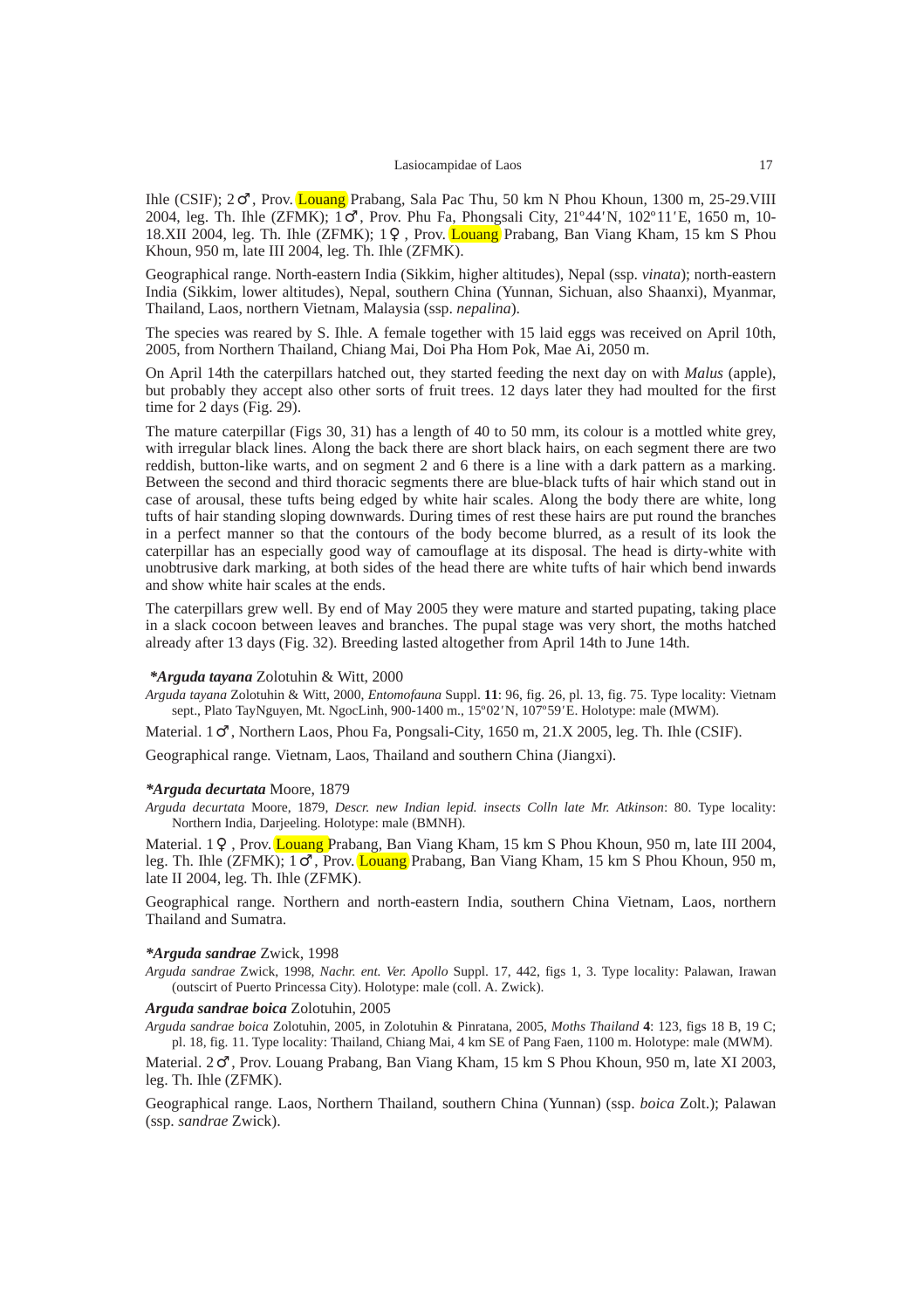# *\*Odontocraspis hasora* Swinhoe, 1894

*Odontocraspis hasora* Swinhoe, 1894, *Ann. Mag. Nat. Hist*. **14** (6): 439. Type locality: [India] Shillong. Lectotype: male (BMNH).

Material. 1 , Northern Laos, Phou Fa, Pongsali-City, 1650 m, 21.X 2005, leg. Th. Ihle (CSIF).

Geographical range*.* Northern India, southern China, Myanmar, northern Thailand, Laos, northern Vietnam, Peninsular Malaysia, Borneo, Sumatra.

# \**Odonestis erectilinea* (Swinhoe, 1904)

*Arguda erectilinea* Swinhoe, 1904, *Trans*. *ent*. *Soc*. *Lond.* 1904: 152. Type locality: Borneo. Type: male (BMNH).

Material. 3 , Laos, Prov. Vientiane, Ban Viang Khan, Phou Khoun, 950 m, 28.III 2004, leg. Th. Ihle (CSIF); 1 , N. Laos, Xiengkhouang, 12.VI 1995 (CMSW); 2 , Central Laos, Annam, vic. Ban Nape (=Lax-Sao) ca 18º18*'* N, 105º04*'*E, 300-500 m, 1-8.V 2005, leg. H. Schnitzler (ZFMK); 4

, Prov. Louang Prabang, Sala Pac Thu, 50 km N Phou Khoun, 1300 m, 25-29.VIII 2004, leg. Th. Ihle (ZFMK); 1 , Prov. Louang Prabang, Ban Viang Kham, 15 km S Phou Khoun, 950 m, late III 2004, leg. Th. Ihle (ZFMK).

Geographical range. Sumatra, Borneo, Java, Palawan, Peninsular Malaysia, southern China, northeastern India, Myanmar, Vietnam, Laos and Thailand.

# *\*Odonestis vita* Moore, 1859

*Odonestis vita* Moore, 1859, *in* Horsfield & Moore, *Cat. lepid. Insects Mus. Nat. Hist. east. India House* **2**: 424. Type locality: Java. Holotype: male (BMNH).

Material. 1 , Laos, Prov. Vientiane, Ban Viang Khan, Phou Khoun, 950 m, 28.III 2004, leg. Th. Ihle (CSIF); 1 , Prov. Louang Prabang, Ban Viang Kham, 15 km S Phou Khoun, 950 m, late II 2004, leg. Th. Ihle (ZFMK).

Geographical range*.* India, Sri Lanka, Andaman Is., southern China, Thailand, Laos, Vietnam, Borneo, Sumatra, Java and Philippines; at whole range is presented by separate subspecies.

### *\*Alompra roepkei* Tams, 1953

*Alompra roepkei* Tams, 1953, *Tijdschr. Plant*. **59**: 166, figs 3, 6, 8, 13. Type locality: [northern India] Assam. Holotype: male (BMNH).

Material. 1 , Laos, Prov. Luang *Phrabang*, Phou Khoun, 1500 m, 10.X 2004, leg. Th. Ihle (CSIF).

Geographical range*.* North-eastern Himalayas, northern Vietnam, Laos, Thailand, Myanmar, Peninsular Malaysia; also is known from Sundaland and the Philippines, where presented by separate subspecies.

# *Argonestis flammans* (Hampson, 1892)

*Bharetta flammans* Hampson, 1892, *Fauna Brit. India* **1**: 416. Type locality: [India] Manipur. Holotype: male (BMNH).

References*.* Zolotuhin & Pinratana, 2005: 149.

Material. 3 1, Laos, Prov. Luang *Phrabang*, Sala Pac Thu, 50 km N Phou Khoun, 1300 m, 28.VIII 2004, leg. Th. Ihle (CSIF); 1 , Laos, Phu Soai Dao, 1250 m, VI 1996, leg. Steinke & Lehmann (MWM); 1 , SW Laos, Phu Soai Dao, 101º09*'*E, 18º30*'* N, 6-8.VIII 1996, leg. Steinke & Lehmann (MWM); 3 , Prov. Louang Prabang, Sala Pac Thu, 50 km N Phou Khoun, 1300 m, 25-29.VIII 2004, leg. Th. Ihle (ZFMK).

Geographical range*.* India, Nepal, southern China, northern Thailand, northern Vietnam, Laos.

Thus, the specific composition of Lasiocampidae in Laos consists now of 52 species. It is not high index in comparison with the nearest Thailand with 114 species (112 pointed out by Zolotuhin  $\&$ Pinratana, 2005) or Vietnam with 101 species (98 are listed by Zolotuhin & Witt, 2000). Surely,